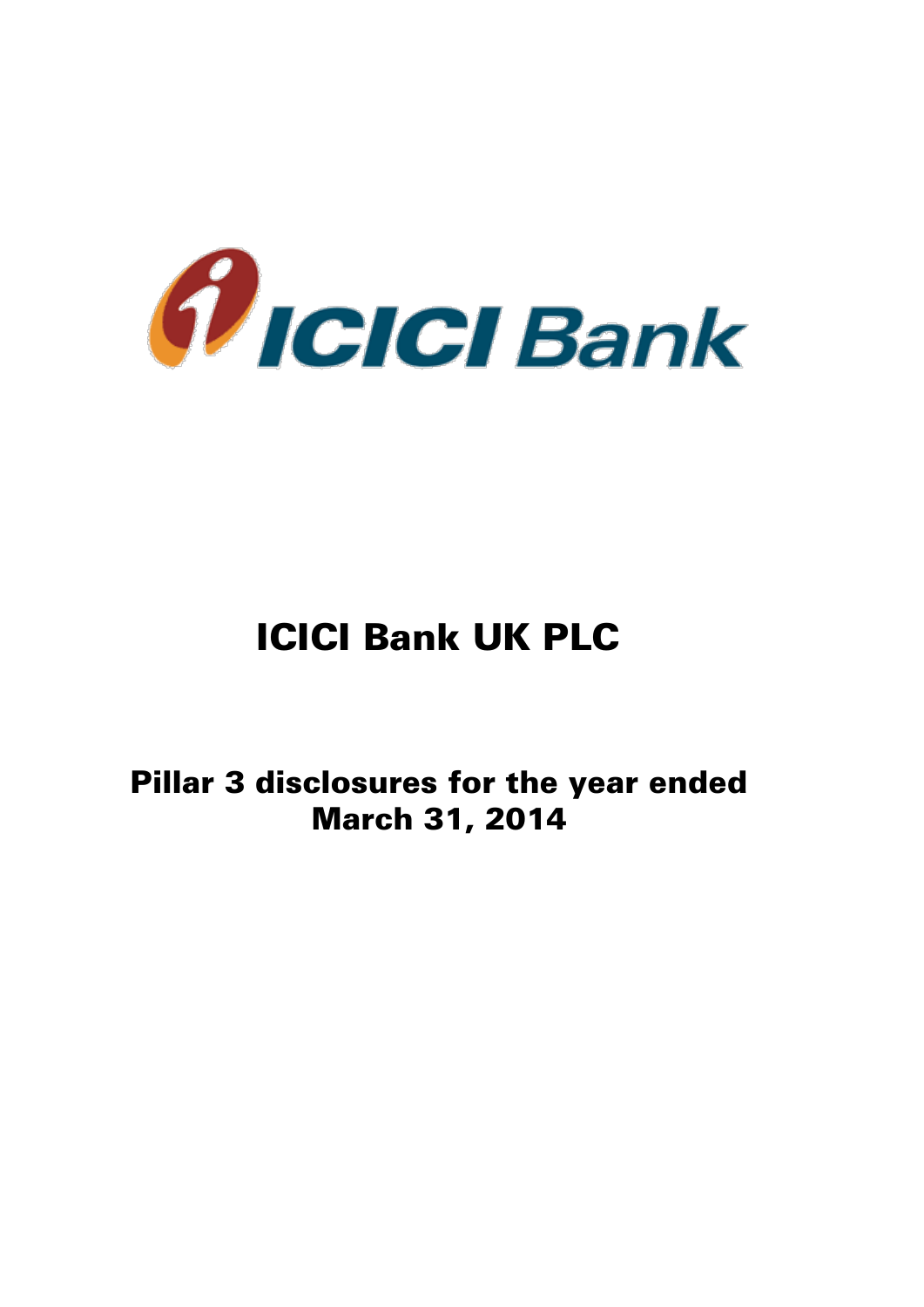

## Table of Contents

| 1 | <b>Overview</b>                                 | 3  |
|---|-------------------------------------------------|----|
| 2 | <b>Capital adequacy</b>                         | 5  |
| 3 | <b>Capital Resources</b>                        | 6  |
| 4 | <b>Minimum Capital Requirement: Pillar 1</b>    |    |
| 5 | <b>Credit Risk</b>                              | 8  |
| 6 | <b>Market Risk</b>                              | 17 |
| 7 | <b>Operational risk</b>                         | 19 |
| 8 | <b>Liquidity risk</b>                           | 20 |
| 9 | <b>Risk Management and Governance framework</b> |    |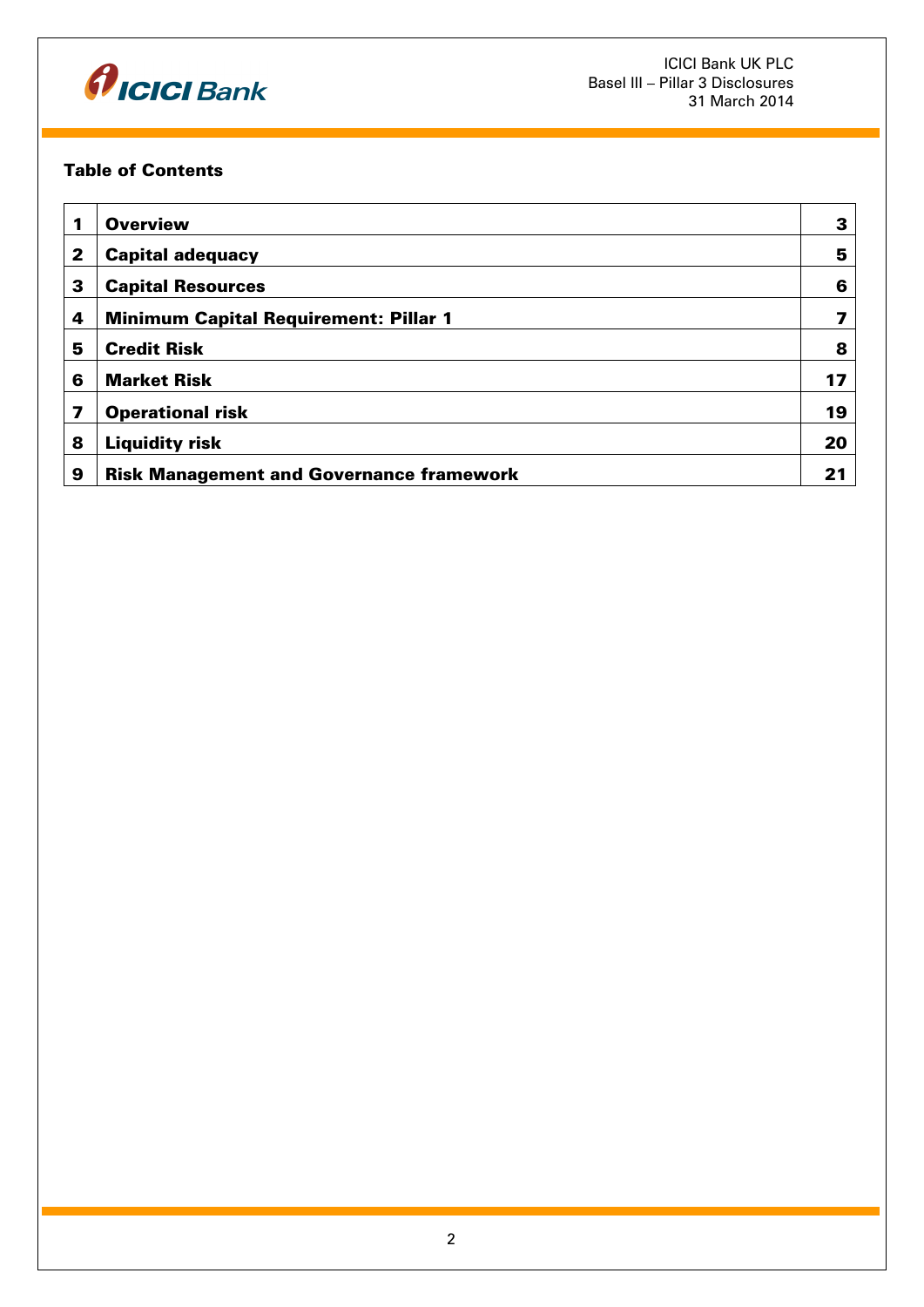

## 1. Overview

## 1.1 Background

ICICI Bank UK PLC ("the Bank") is a UK bank authorised by the Prudential Regulation Authority (PRA) and regulated by the Financial Conduct Authority (FCA). The Bank is a wholly owned subsidiary of ICICI Bank Limited, India.

Capital Requirements Regulation (CRR) and Capital Requirements Directive (together referred to as CRD IV) came into force on 1st January 2014 and enforced in the UK, together with local implementing rules and guidance, by the Prudential Regulatory Authority (PRA). The rules include disclosure requirements known as "Pillar 3" which apply to banks and building societies.

This document details the Pillar 3 disclosure requirements and is in addition to the consolidated Basel III – Pillar 3 Disclosures made by ICICI Bank Limited ("the Parent Bank").

## 1.2 Basis of disclosures

The disclosures have been prepared for ICICI Bank UK PLC. The disclosures may differ from similar information in the Annual Report prepared in accordance with UK GAAP; therefore, the information in these disclosures may not be directly comparable with that information. The Pillar 3 Disclosures have been prepared purely for explaining the basis on which the Bank has prepared and disclosed certain capital requirements and information about the management of certain risks and for no other purpose.

## 1.3 Scope of application of Directive requirements

The Pillar 3 disclosures have been prepared for ICICI Bank UK PLC in accordance with the rules laid out in the CRD IV guidelines as adopted by the PRA. These disclosures should be read in conjunction with those made by the Parent Bank as part of their Basel III – Pillar 3 Disclosures. The disclosures provide information on the Bank's exposures, associated risk weights for different categories of assets and approach to calculating the capital requirements for Pillar 1.

## 1.4 Frequency

This disclosure will be made on an annual basis on the website of the Bank. The disclosures will be as at the Accounting Reference Date (ARD), i.e. as at 31 March, and will be published along with the publication of the Annual Report & Accounts.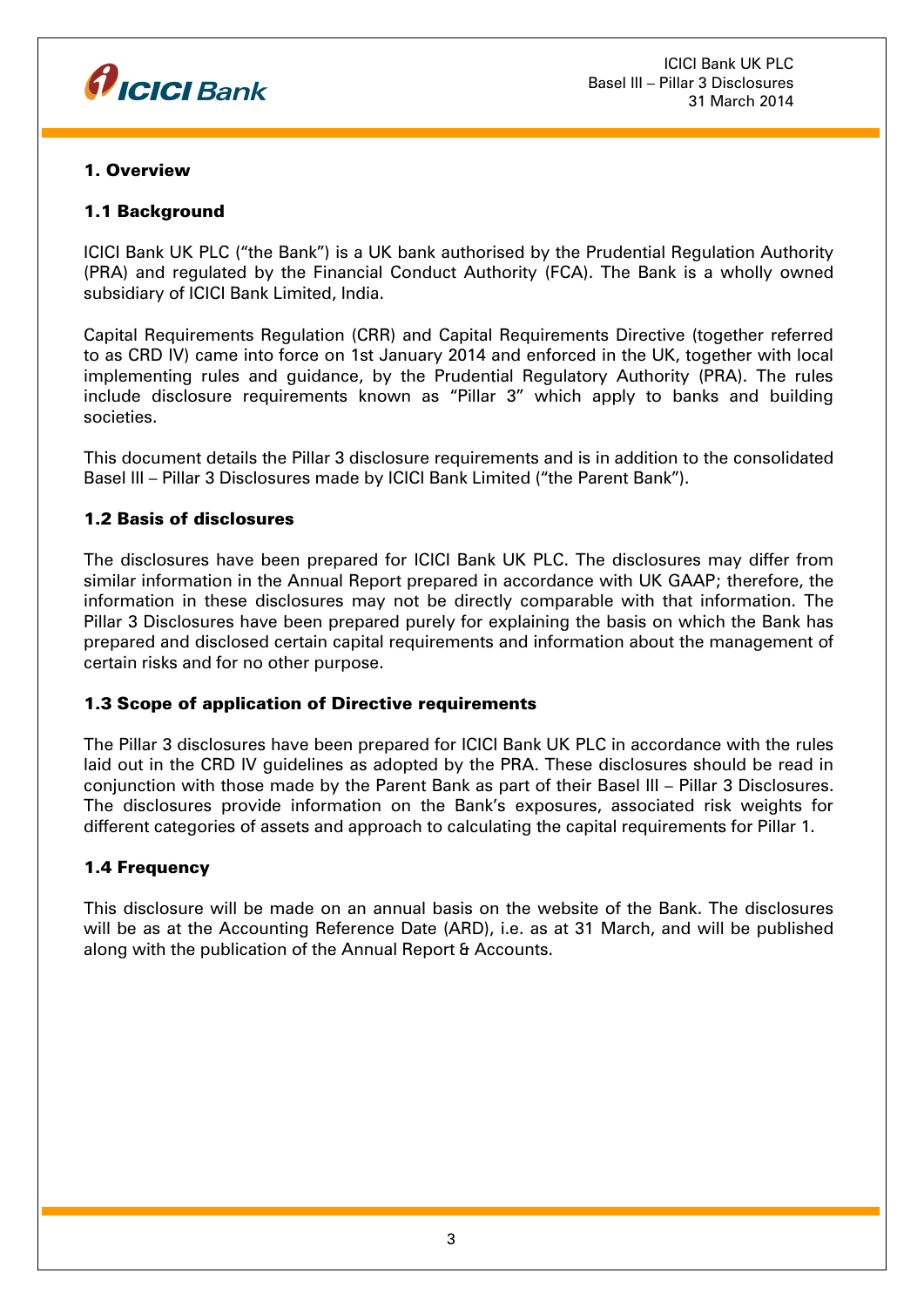

## 1.5 Media and Location

The Annual Report will be published on the Bank's website [\(http://www.icicibank.co.uk/personal/about-us.html\)](http://www.icicibank.co.uk/personal/about-us.html). The Pillar 3 disclosures will also be published on the Bank's website [\(http://www.icicibank.co.uk/personal/basel\\_disclosures.html\)](http://www.icicibank.co.uk/personal/basel_disclosures.html) . The Parent Bank's consolidated disclosures for FY2014 are available at <http://www.icicibank.com/aboutus/invest-disclosure.html> .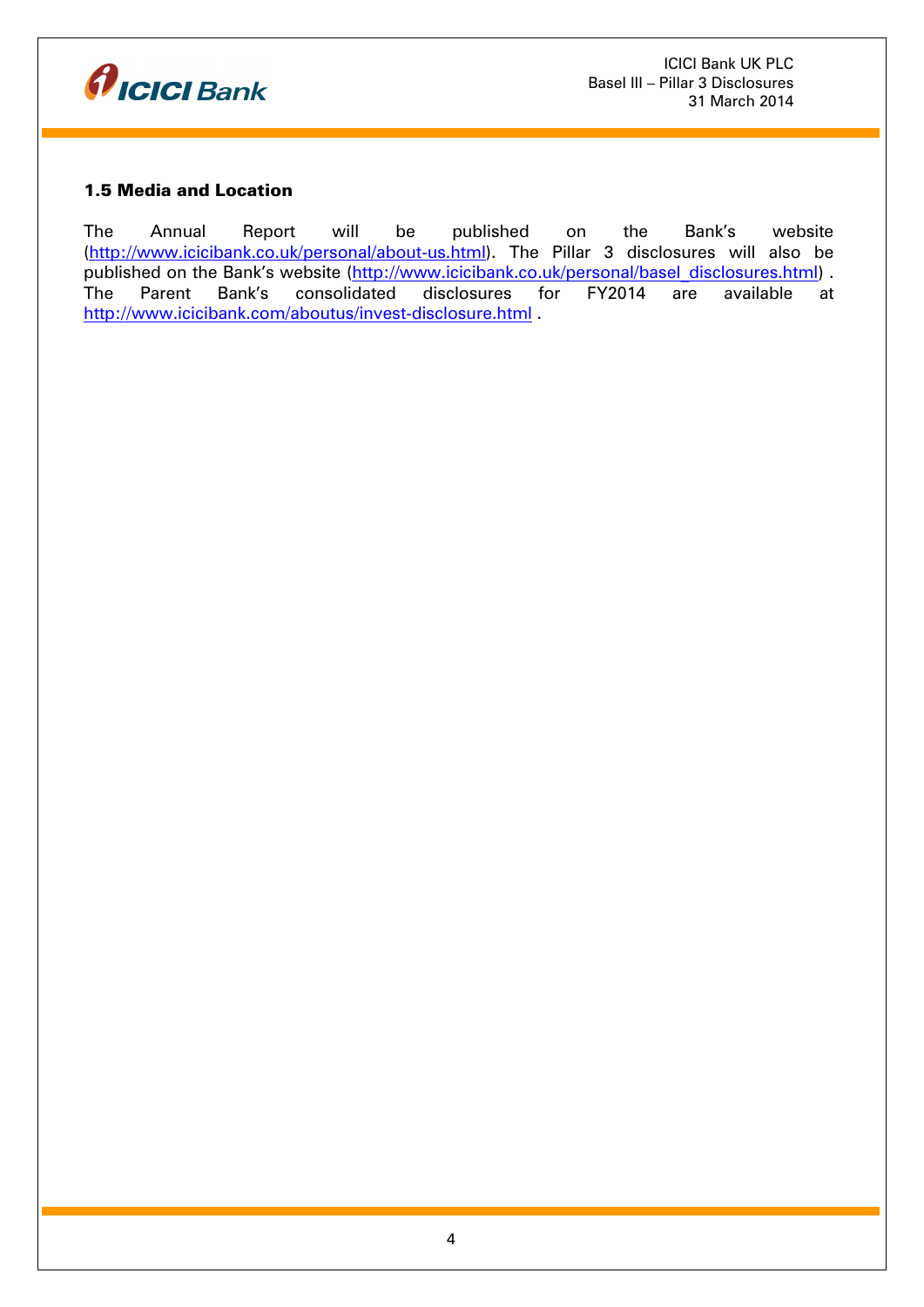

# 2. Capital adequacy

The Bank's policy is to maintain a strong capital base so as to maintain investor, creditor and market confidence and to sustain future development of the business. The Bank's approach to managing capital is designed to ensure that current and expected regulatory capital is met. The Bank's capital position remained healthy throughout FY2014.

In June 2013, the European Commission published the final Regulation and Directive, known collectively as CRD IV, to give effect to the Basel III framework in the EU. In December 2013, the PRA issued its final rules on CRD IV in a Policy Statement PS 7/13. In its final rules, the PRA opted for an acceleration of the CRD IV end point definition of CET1. This came into effect on January 01, 2014. The Bank successfully implemented the CRD IV liquidity and capital reporting requirements along with complying with the other requirements of the directive. It may be noted that more clarity is expected on quantification and interaction of capital buffers and Pillar 2, where further PRA consultations are due in 2014.

The Bank's regulatory capital is categorized into two tiers:

- Tier 1 capital, which includes ordinary share capital, capital redemption reserve, retained earnings and necessary reductions under CRD IV.
- Tier 2 capital, which includes qualifying subordinated liabilities, collective provision, other allowances and necessary reductions under CRD IV.

Various limits are applied to the elements of the capital base. Qualifying Tier 2 capital cannot exceed Tier 1 capital; and qualifying term subordinated loan capital may not exceed 50% of Tier 1 capital. There are also restrictions on the amount of collective provision that may be included in Tier 1 capital. There are also regulatory adjustments applied to the computation of regulatory capital under the CRDIV guidelines.

The amount and composition of the Bank's capital requirement is determined by assessing the minimum capital requirements under Pillar 1 based upon the Capital Requirements Directive, the impact of stress and scenario tests, the Bank's Individual Capital Guidance and the capital requirement that is consistent with the Bank's target external rating.

The Bank's regulatory capital requirements are set and monitored by the PRA. The Bank uses regulatory capital ratios in order to monitor its capital base and these capital ratios remain the international standards for measuring capital adequacy. The PRA's approach to such measurement is now primarily based on monitoring the Capital Resource Requirement to available capital resources. The PRA also sets individual capital guidance (ICG) for the Bank that sets capital requirements in excess of the minimum Capital Resource Requirement. The Bank continues to comply with the Individual Capital Guidance (ICG).

A key input to the ICG setting process is the Bank's Internal Capital Adequacy Assessment Process (ICAAP). In line with the regulatory requirements of PRA and the Parent Bank's regulator Reserve Bank of India (RBI), the Bank has instituted an Internal Capital Adequacy Assessment Process (ICAAP) which is used to estimate the capital requirements in line with the risk appetite of the Bank. The ICAAP is approved by the Board of the Bank. The Bank submitted its latest ICAAP document to the PRA in July 2014.

Capital is provided for the purposes of unforeseen and unexpected events based on the risk assessment for each of the underlying asset classes in the Bank's portfolio. Further, in line with industry practice, the Bank acknowledges that capital is not the only mitigating factor for all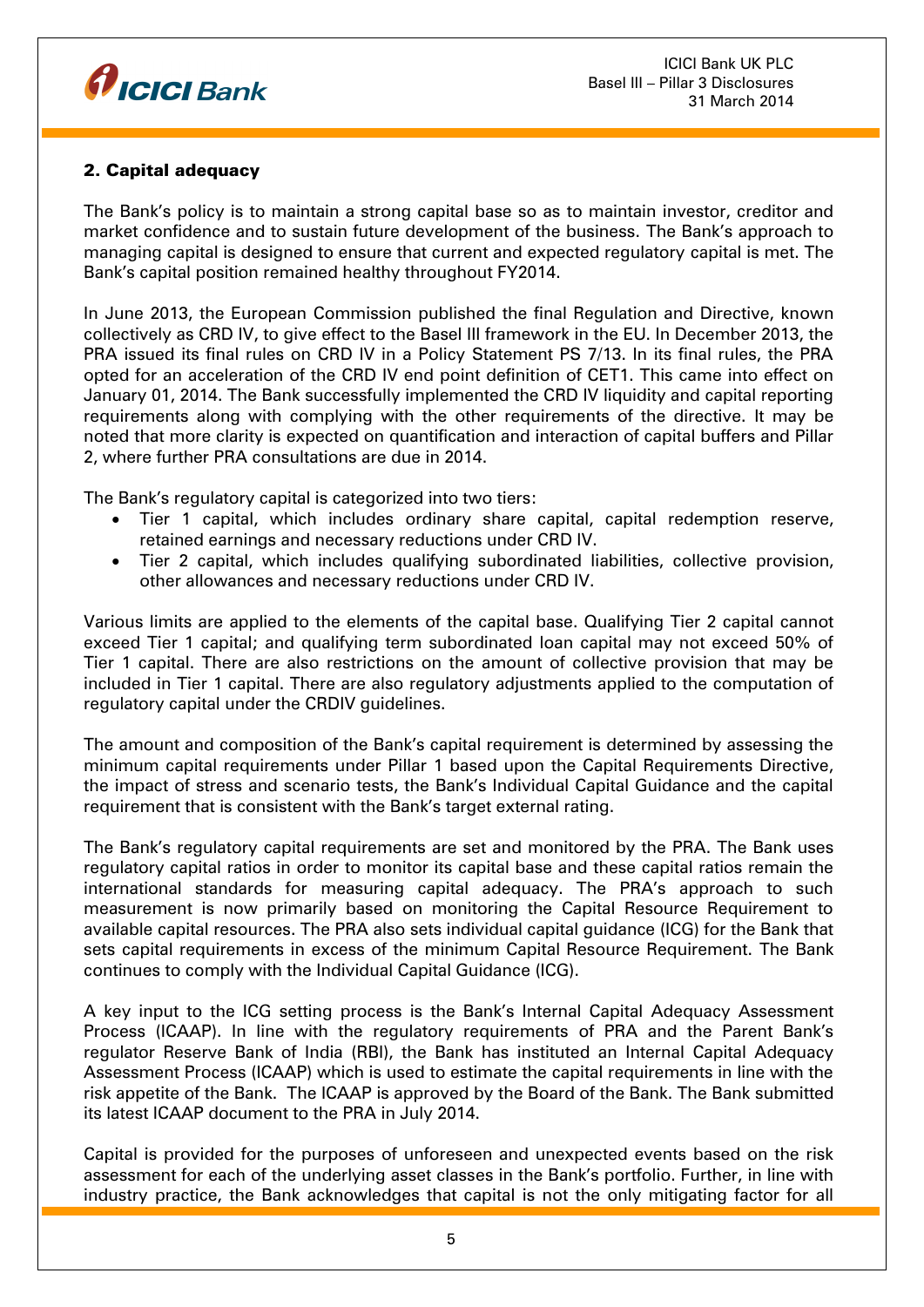

unforeseen events and contingencies. Therefore, appropriate risk management and governance practices are in place to actively monitor the risks the Bank is exposed to in the course of executing its business. Further information on the Bank's risk management and governance is provided in subsequent sections and details are available in the Bank's Annual Report for the year ended March 31, 2014.

## 3. Capital resources

The capital ratio at 21.8% remained strong as at March 31, 2014 with a Tier 1 capital ratio of 16.7% which is above the regulatory requirements. The following tables summarise the capital position and details the capital resources of the Bank as at March 31, 2014.

#### 3.1 Capital ratios

| <b>Particulars</b>   | <b>Ratio</b> |
|----------------------|--------------|
| Core Tier 1          | 16.7%        |
| Tier 1               | $16.7\%$     |
| <b>Total capital</b> | 21.8%        |

#### 3.2 Available capital

| <b>Particulars as on March 31, 2014</b> | <b>Amount in USD</b> |
|-----------------------------------------|----------------------|
|                                         | million              |
| Tier I Capital                          | 623.8                |
| <b>Tier II Capital</b>                  | <b>190.6</b>         |
| Total available Capital                 | 814.4                |

#### 3.3 Composition of Tier 1 capital

| <b>Particulars</b>                               | <b>Amount in USD</b> |
|--------------------------------------------------|----------------------|
|                                                  | million              |
| Permanent share capital                          | 495.1                |
| <b>Retained earnings</b>                         | 89.7                 |
| Capital redemption reserve                       | 50.0                 |
| Share premium account                            | 0.0                  |
| Available for Sale security reserve <sup>1</sup> | (11.1)               |
| Other adjustments                                | 0.0                  |
| <b>Total Tier I capital</b>                      | 623.8                |

The Bank's regulatory capital excludes capital contribution employees in respect of share awards granted by the Parent Company  $^{\rm 2}.$ 

1

 $1$  The capital impact is net of tax

<sup>&</sup>lt;sup>2</sup> Under the requirements of UITF Abstract 44, a subsidiary should recognise an expense in its profit and loss account to reflect the effective remuneration paid to employees in respect of share awards granted by the Parent Company. The corresponding entry is to equity as the amounts are considered to be capital contributions by the Parent Company.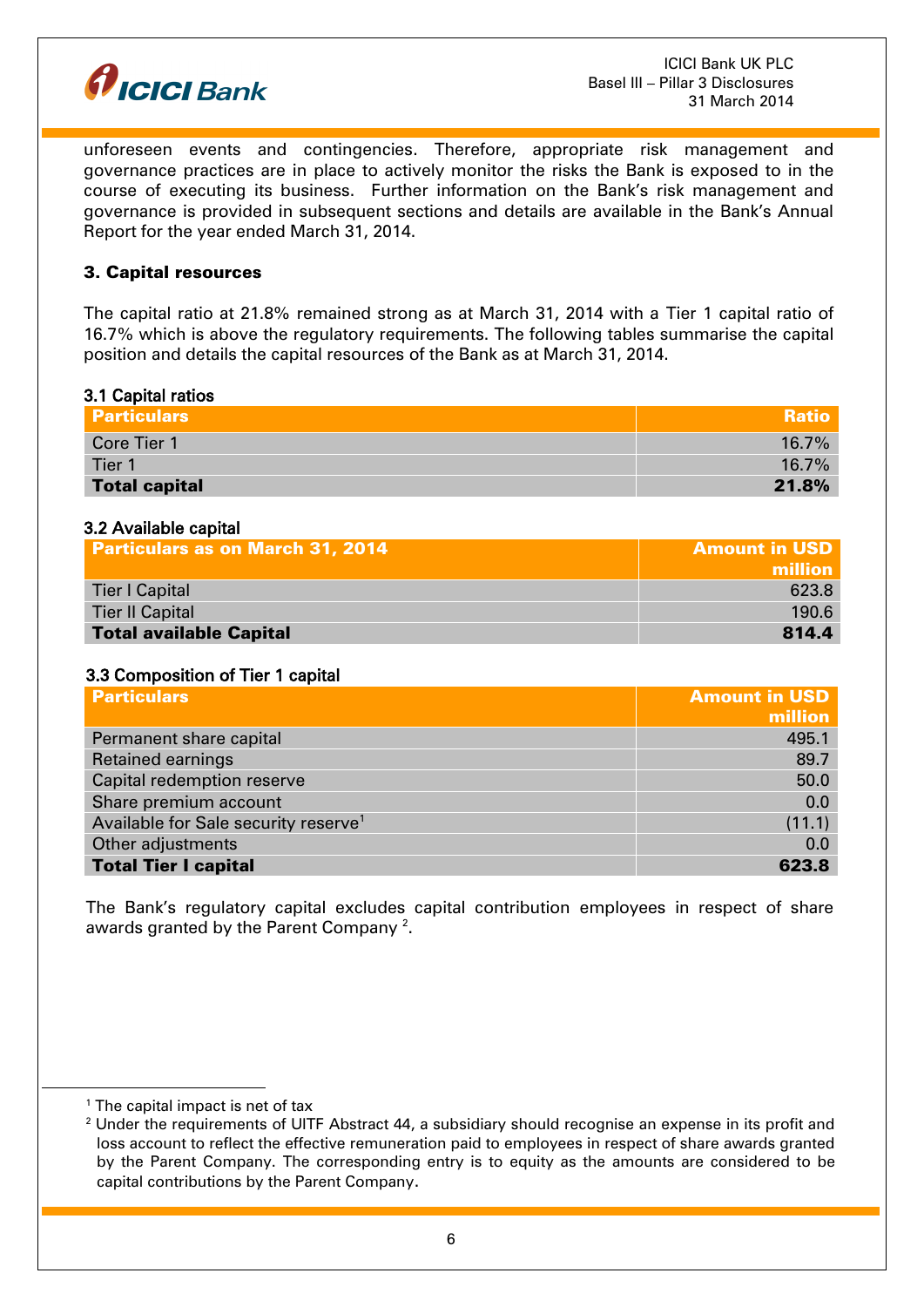

## 3.4 Composition of Tier 2 capital

| <b>Particulars</b>                                  | <b>Amount in USD</b> |
|-----------------------------------------------------|----------------------|
|                                                     | million              |
| Subordinated notes and perpetual subordinated bonds | 182.1                |
| Collective impairment allowance                     | 8.5                  |
| <b>Total Tier II Capital</b>                        | 190.6                |

The value of the subordinated notes eligible as capital are determined in accordance with the CRD IV grandfathering arrangements as adopted by the PRA.

The details of the subordinated notes in issue before regulatory adjustments are below:

| <b>Issue</b> | Nature of Issue                                        | Interest<br>Rate | Interest<br>frequency | <b>Maturity</b>                                   | <b>USD</b><br>million |
|--------------|--------------------------------------------------------|------------------|-----------------------|---------------------------------------------------|-----------------------|
| 12-Dec-06    | Perpetual junior<br>subordinated notes                 | 6.38%            | Semi-<br>annually     | Callable by issuer at par<br>in 2016; no maturity | 85                    |
| 23-Nov-10    | Unsecured<br>subordinated fixed<br>rate notes due 2020 | 7.00%            | Semi<br>annually      | Bullet payment in<br>November 2020                | 150                   |

## 4. Minimum Capital Requirement: Pillar 1

Banking operations are categorized as either trading or banking book, and risk-weighted assets are determined according to specified requirements that seek to reflect the varying levels of risk attached to assets and exposures not recognized in the balance sheet.

The Bank determines its Pillar 1 regulatory capital requirement based on the following approaches:

Credit risk - standardized approach

<u>.</u>

- Operational risk basic indicator approach
	- Market risk standardized approach adopting the following methodologies:
		- Interest rate risk Maturity Ladder approach
	- Foreign exchange risk Standardized approach
	- Options risk Standardized approach

The following table summarises the Bank's Pillar 1 capital requirement for various risk types:

| <b>Capital requirement for</b>                           | <b>Amount USD million</b> |
|----------------------------------------------------------|---------------------------|
| Credit Risk $3$                                          | 282.3                     |
| <b>Market Risk</b>                                       | 2.9                       |
| <b>Operational Risk</b>                                  | 13.8                      |
| <b>Total Capital Resource requirement under Pillar 1</b> | 299.0                     |

 $3$  This includes the impact of Credit Value Adjustment (CVA) to recognise the adjustment on account of change in fair value of Derivative assets that are due to changes to Counterparty credit risk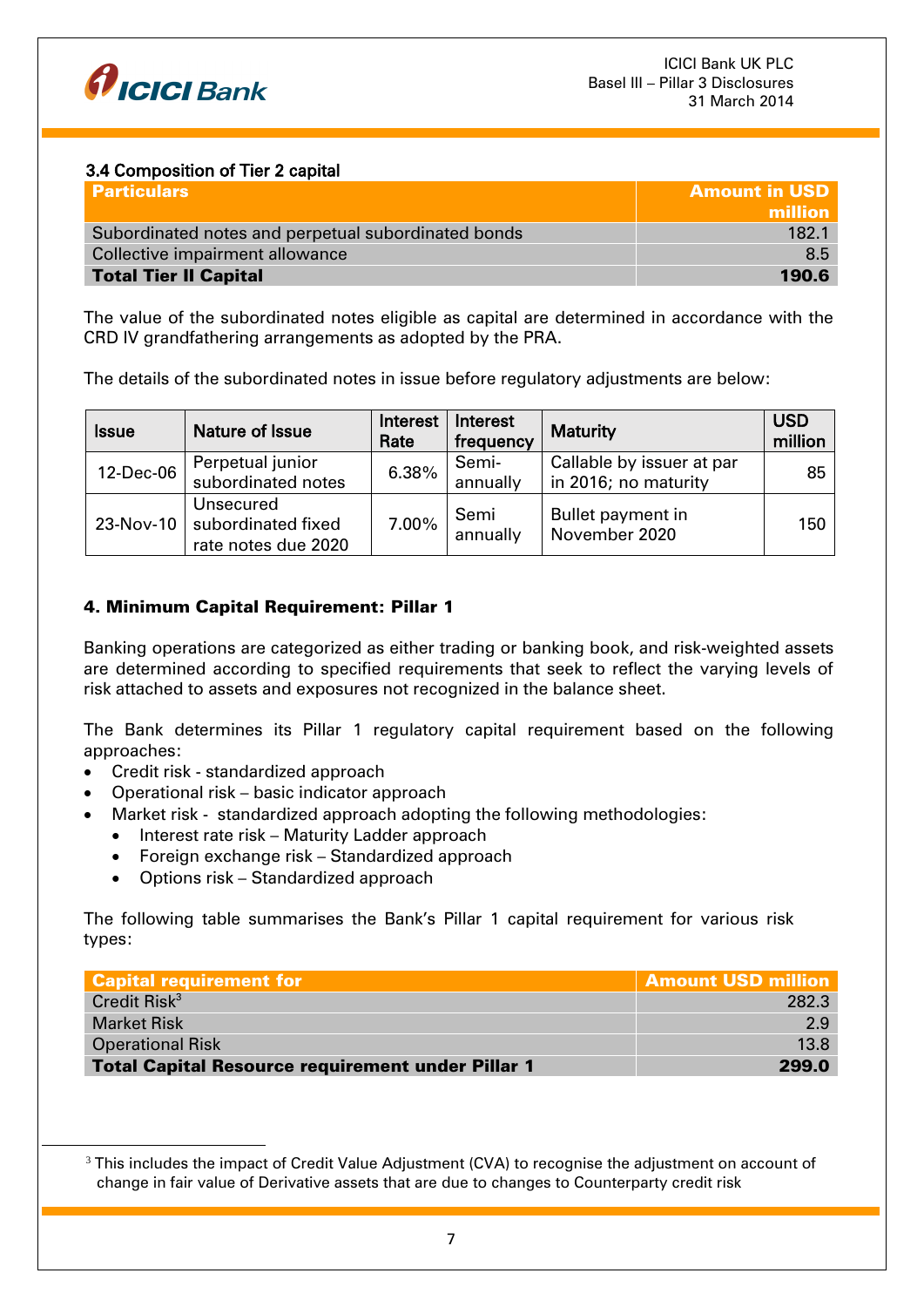

## 5. Credit Risk

## 5.1 Credit risk overview

Credit risk is the risk that unexpected losses may arise as a result of the Bank's borrowers or market counterparties failing to meet obligations under a contract. The Bank's largest regulatory capital requirements arise from credit risk in its lending operations.

The Bank has developed a risk appetite framework articulated within the broader context of the nature, scope, scale and complexity of the Bank's activities. The risk appetite framework and related limits are approved by the Board of Directors. In relation to credit risk, all credit risk related aspects are governed by the Credit Risk Management Policy (CRMP) of the Bank, which is approved and reviewed annually by the Bank's Board Credit Committee. The CRMP describes the principles which underpin and drive the Bank's approach to credit risk management. It lays down a structured credit approval process and covers the credit rating framework, collateral management, provisioning.

The Bank's Credit Risk team is also responsible for the following with respect to managing the Bank's credit risk- developing credit policies, establishing the delegation of sanctioning powers, limiting and monitoring concentrations of exposure and performing periodic credit stress tests on the Bank's portfolio. The delegation structure for approval of credit limits is approved by the Board. Credit proposals are approved by the Executive Credit and Risk Committee (ECRC) or the Board Credit Committee (BCC) based on, inter alia, the amount and internal risk rating of the facility. All credit proposals put up to the BCC are passed through the ECRC. The concentration risk in the Bank's portfolio is governed by the risk appetite framework which stipulates various limits to manage exposure concentrations within the Bank. The key parameters of risk concentrations measured in the Bank include sectoral, country, rating category based, product specific exposures, counterparty and large exposures.

Credit quality is monitored on an ongoing basis. The Bank has established a credit forum, which is comprised of Heads of Businesses and the Head of Risk. The credit forum focuses on management & monitoring of impaired and watch list assets/investments and also monitors developments in the Bank's portfolio through the Early Warning Indicators (EWI) framework to identify potential vulnerabilities. Credit risk is also managed at the portfolio level by monitoring and reporting risk dashboards to the BCC.

## 5.2 Minimum capital requirement

The following table shows the Bank's Pillar 1 capital requirement by each of the standardised credit risk exposure classes:

| <b>Standardised approach - asset classes</b> | <b>Pillar 1 Capital requirement as at</b><br><b>March 31, 2014</b><br><b>USD million</b> |
|----------------------------------------------|------------------------------------------------------------------------------------------|
| Central government or central banks          | 0.0                                                                                      |
| Institutions                                 | 34.0                                                                                     |
| Corporate                                    | 181.5                                                                                    |
| Retail                                       | 11.6                                                                                     |
| <b>Exposures in Default</b>                  | 29.1                                                                                     |
| <b>Securitised investments</b>               | 10.2                                                                                     |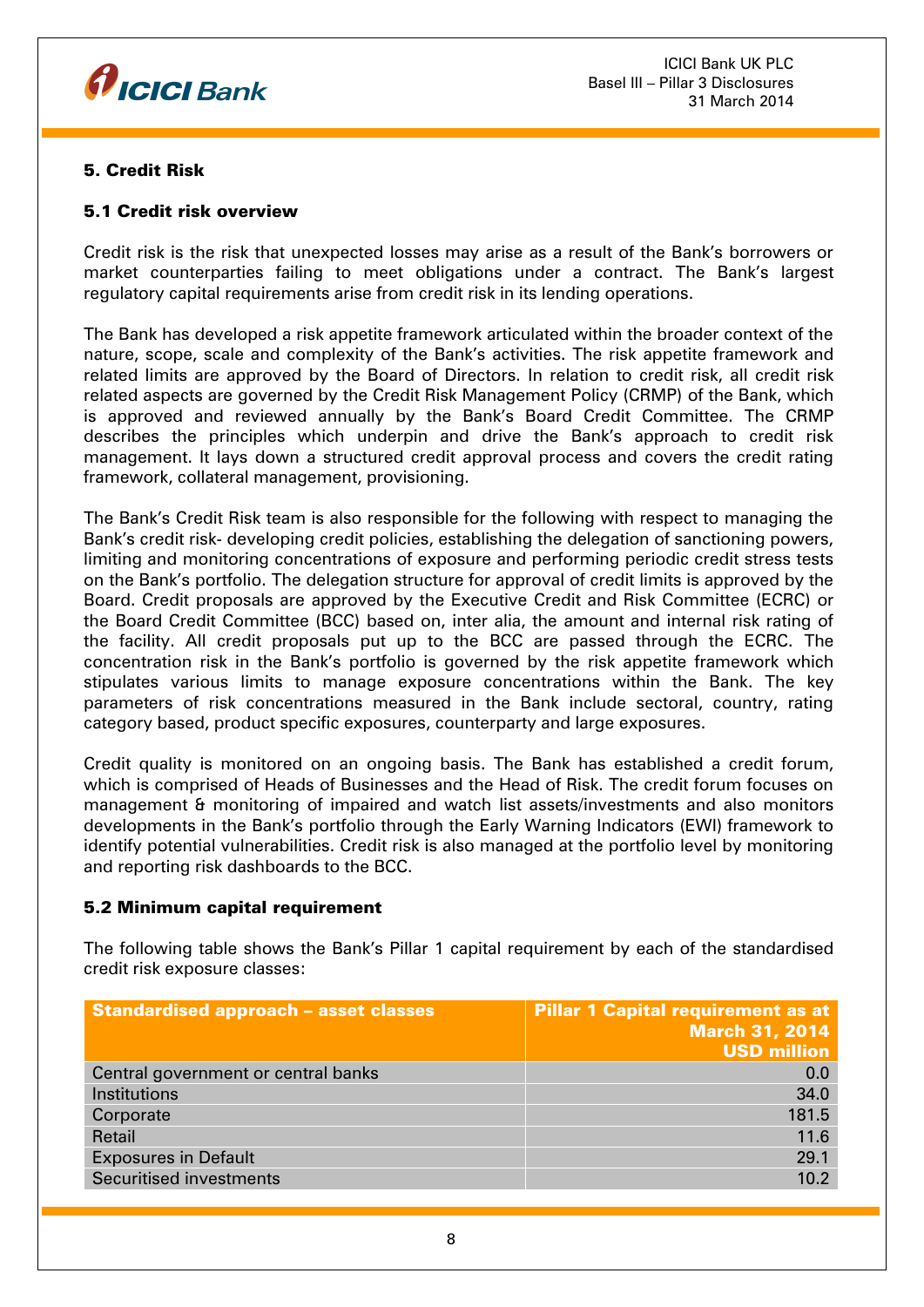

| <b>Standardised approach - asset classes</b> | <b>Pillar 1 Capital requirement as at</b><br><b>March 31, 2014</b><br><b>USD million</b> |
|----------------------------------------------|------------------------------------------------------------------------------------------|
| Short term claims on institutions            | 4.0                                                                                      |
| Equity                                       | 0.4                                                                                      |
| Other items (including CVA adjustment)       | 11.5                                                                                     |
| <b>Total</b>                                 | 2823                                                                                     |

## 5.3 Analysis of credit risk exposures

The following tables detail the Bank's regulatory credit risk exposures as on 31 March 2014. All exposures are stated after specific impairment provisions and post application of credit risk mitigation (CRM) techniques with substitution effects on the exposure and before application of any conversion factors (CCF).

## (i) Analysis of exposure by asset class

1

| <b>Asset class</b>                                      | <b>Exposure as at March 31, 2014</b> |
|---------------------------------------------------------|--------------------------------------|
|                                                         | <b>USD million</b>                   |
| Central government or central banks                     | 1,135.4                              |
| Institutions                                            | 764.9                                |
| Corporate                                               | 3,263.3                              |
| Retail                                                  | 289.2                                |
| <b>Exposures in Default</b>                             | 257.3                                |
| <b>Securitised investments</b>                          | 186.8                                |
| Claims on Institutions and Corporates with a short-term |                                      |
| credit assessment <sup>4</sup>                          | 84.3                                 |
| Equity                                                  | 5.5                                  |
| Other items                                             | 93.4                                 |
| <b>Total</b>                                            | 6,080.2                              |

## (ii) Geographic distribution of exposures (based on country of residence or domicile) by significant asset class

| <b>Exposure to corporates located in</b> | <b>Exposure</b><br><b>USD million</b> |
|------------------------------------------|---------------------------------------|
| <b>Europe and North America</b>          | 2,639.3                               |
| India                                    | 361.3                                 |
| Rest of the world                        | 262.6                                 |
| <b>Total</b>                             | 3,263.3                               |

| <b>Exposure to institutions located in</b> | <b>Exposure</b><br><b>USD million</b> |
|--------------------------------------------|---------------------------------------|
| <b>Europe and North America</b>            | 242.7                                 |
| India                                      | 512.9                                 |
| Rest of the world                          | 9.9                                   |
| <b>Total</b>                               | 764.9                                 |

<sup>&</sup>lt;sup>4</sup> The Bank does not have any corporate exposures with a short term credit assessment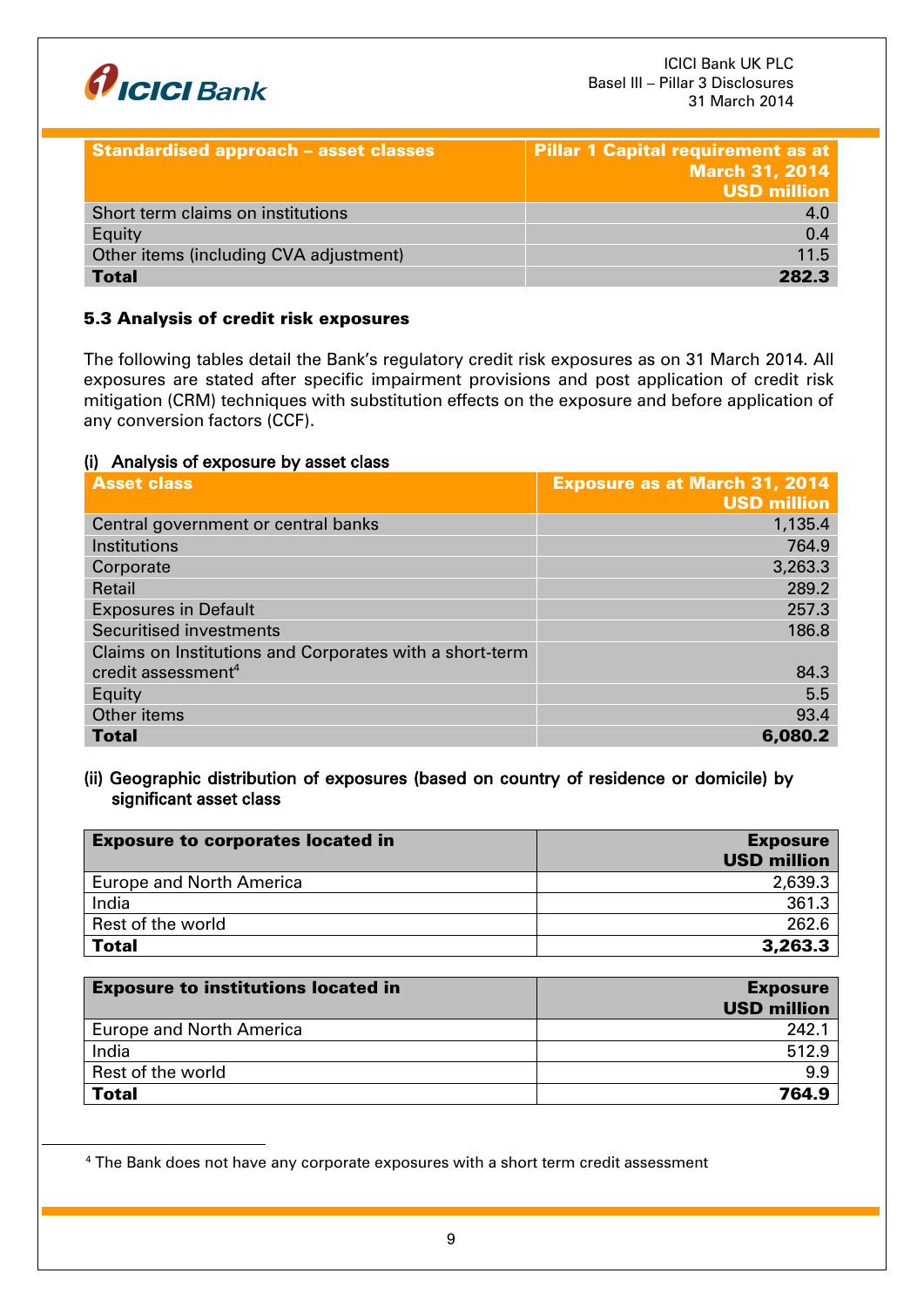

| <b>Exposure to institutions and corporates with a</b><br>short-term credit assessment located in | <b>Exposure</b><br><b>USD million</b> |
|--------------------------------------------------------------------------------------------------|---------------------------------------|
| <b>Europe and North America</b>                                                                  | 59.6                                  |
| India                                                                                            | 24.7                                  |
| Rest of the world                                                                                | 0.1                                   |
| <b>Total</b>                                                                                     | 84 3                                  |
|                                                                                                  |                                       |

| <b>Exposures to retail clients located in</b> | <b>Exposure</b><br><b>USD million</b> |
|-----------------------------------------------|---------------------------------------|
| <b>Europe and North America</b>               | 28.                                   |
| India                                         |                                       |
| Rest of the world                             | 261                                   |
| <b>Total</b>                                  | 289.2                                 |

| <b>Exposure in default by country of risk</b> | <b>Exposure</b><br><b>USD million</b> |
|-----------------------------------------------|---------------------------------------|
| <b>Europe and North America</b>               | 62.6                                  |
| India                                         | 194.7                                 |
| Rest of the world                             |                                       |
| <b>Total</b>                                  | 257.3                                 |

All exposures to central government and central banks are in Europe and North America. All exposures to securitised investments are to issuers in Europe.

# (iii) Residual maturity breakdown of exposures by significant asset class

| <b>Exposure to central government or central</b><br>banks with maturity of | <b>Exposure value</b><br><b>USD million</b> |
|----------------------------------------------------------------------------|---------------------------------------------|
| Over 5 years                                                               |                                             |
| 5 years or less but over 1 year                                            |                                             |
| 1 year or less but over 3 months                                           | 102.0                                       |
| 3 months or less                                                           | 1,033.4                                     |
| <b>Total</b>                                                               | 1,135.4                                     |

| <b>Exposure to corporates with maturity of</b> | <b>Exposure value</b><br><b>USD million</b> |
|------------------------------------------------|---------------------------------------------|
| Over 5 years                                   | 350.3                                       |
| 5 years or less but over 1 year                | 1,207.9                                     |
| 1 year or less but over 3 months               | 713.9                                       |
| 3 months or less                               | 991.1                                       |
| <b>Total</b>                                   | 3,263.3                                     |

| <b>Exposure to institutions with maturity of</b> | <b>Exposure</b><br><b>USD million</b> |
|--------------------------------------------------|---------------------------------------|
| Over 5 years                                     | 51.2                                  |
| 5 years or less but over 1 year                  | 423.5                                 |
| 1 year or less but over 3 months                 | 220.2                                 |
| 3 months or less                                 | 70.1                                  |
| <b>Total</b>                                     | 764.9                                 |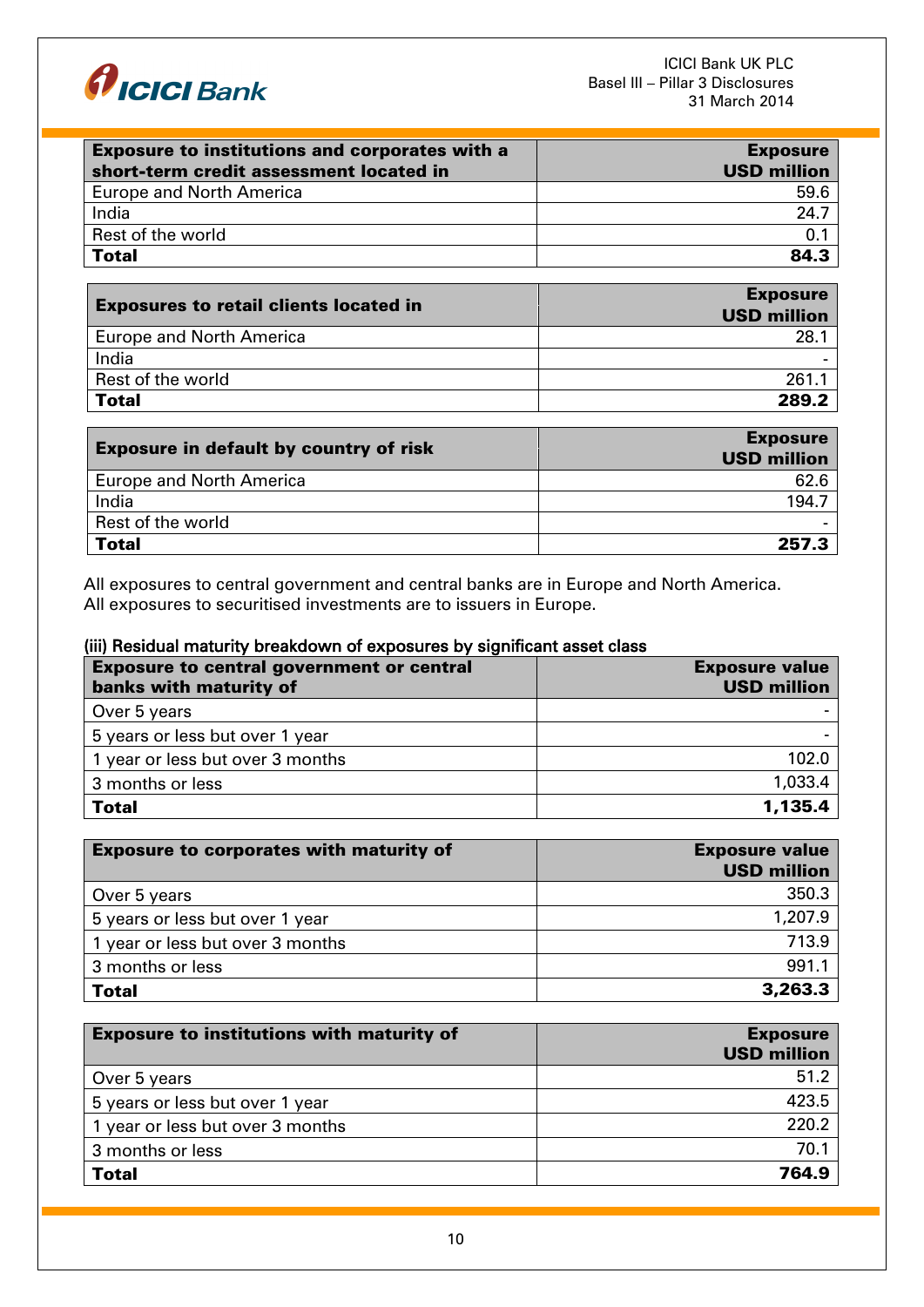

| <b>Exposure to securitised investments with</b><br>maturity of | <b>Exposure value</b><br><b>USD million</b> |
|----------------------------------------------------------------|---------------------------------------------|
| Over 5 years                                                   | 186.8                                       |
| Total                                                          | 186.8                                       |
|                                                                |                                             |

| <b>Exposure to Retail clients with maturity of</b> | <b>Exposure value</b><br><b>USD million</b> |
|----------------------------------------------------|---------------------------------------------|
| 5 years or less but over 1 year                    | 289.                                        |
| 3 months or less                                   |                                             |
| <b>Total</b>                                       | 289.2                                       |

| <b>Exposures in default with maturity of</b> | <b>Exposure value</b><br><b>USD million</b> |
|----------------------------------------------|---------------------------------------------|
| Over 5 years                                 |                                             |
| 5 years or less but over 1 year              | 68.1                                        |
| 1 year or less but over 3 months             | 26.9                                        |
| 3 months or less                             | 162.3                                       |
| <b>Total</b>                                 | 257.3                                       |

The maturity of exposures is shown on a contractual basis and does not take into account any instalments receivable over the life of the exposure. Hence the actual maturity may be significantly different.

## 5.4 Analysis of credit risk exposures as per CQS

The Bank uses external credit assessments provided by Moody's, Standard & Poor's and Fitch. These are all recognised by the PRA as eligible external credit assessment institutions (ECAI) for the purpose of calculating credit risk requirements under the standardised approach.

The following table details the ECAIs used for the standardised credit risk exposure classes.

| <b>Asset class</b>                  | ECAI                              |
|-------------------------------------|-----------------------------------|
| Central government or central banks | Standard & Poor's, Moody's, Fitch |
| Institutions                        | Standard & Poor's, Moody's, Fitch |
| Corporate                           | Standard & Poor's, Moody's, Fitch |
| Securitised investments             | Standard & Poor's, Moody's, Fitch |

The mapping of the CQS to the ratings of eligible ECAIs is available at:

[http://www.bankofengland.co.uk/publications/Documents/other/pra/policy/2013/ecaisstandardi](http://www.bankofengland.co.uk/publications/Documents/other/pra/policy/2013/ecaisstandardised.pdf) [sed.pdf](http://www.bankofengland.co.uk/publications/Documents/other/pra/policy/2013/ecaisstandardised.pdf)

<http://www.bankofengland.co.uk/pra/Documents/publications/ss/2013/ss913.pdf>

The following tables detail the standardised credit risk exposures by credit quality steps (CQS) for significant asset classes. All exposures are stated after specific impairment provisions and post application of credit risk mitigation (CRM) techniques with substitution effects on the exposure and before application of any conversion factors (CCF).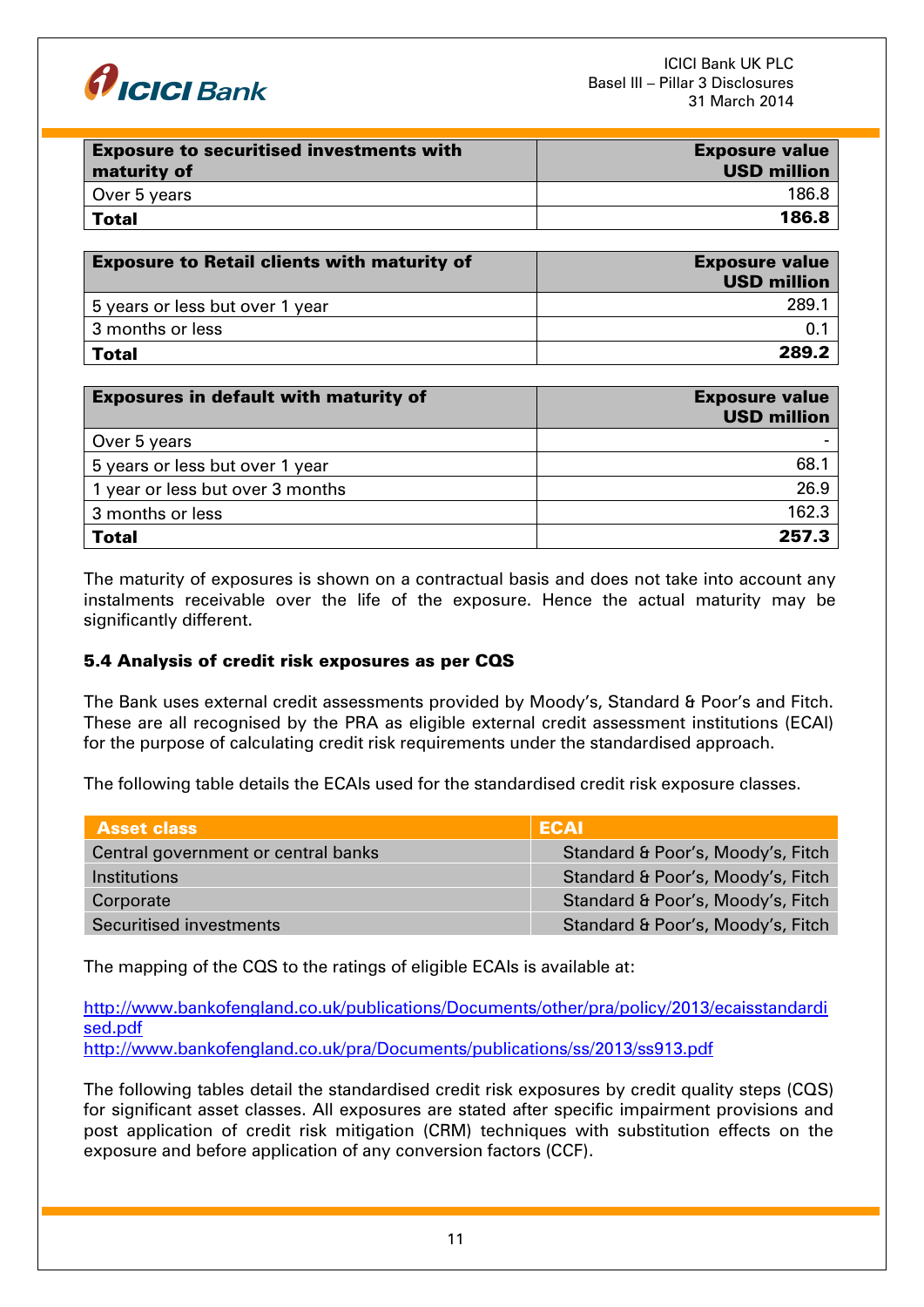

| <b>CQS</b> for corporate exposure | <b>Risk weight</b><br>$\%$ | <b>Exposure</b><br><b>USD million</b> |
|-----------------------------------|----------------------------|---------------------------------------|
|                                   | 20%                        |                                       |
| $\overline{2}$                    | 50%                        | 392.6                                 |
| 3                                 | 100%                       | 424.0                                 |
| 4                                 | 100%                       | 293.1                                 |
| 5                                 | 150%                       | 4.3                                   |
| 6                                 | 150%                       |                                       |
| Unrated                           | 100%                       | 2,149.3                               |
| Unrated - Past due                | 100%                       | 44.8                                  |
| Unrated - Past due                | 150%                       | 212.5                                 |
| <b>Total</b>                      |                            | 3,520.6                               |

| <b>CQS</b> for institutional | <b>Risk weight</b>       |                          |                          |                |              |
|------------------------------|--------------------------|--------------------------|--------------------------|----------------|--------------|
| exposure                     | 20%                      | 50%                      | 100%                     | 150%           | <b>Total</b> |
|                              | 37.5                     | $\overline{\phantom{a}}$ | $\overline{\phantom{a}}$ | $\blacksquare$ | 37.5         |
| $\overline{2}$               | 26.8                     | 117.6                    | $\blacksquare$           |                | 144.4        |
| 3                            | 0.4                      | 386.2                    |                          | 57.9           | 386.5        |
| 4                            | -                        | $\blacksquare$           | 8.8                      | $\blacksquare$ | 66.7         |
| 5                            | -                        | -                        | 10.3                     |                | 10.3         |
| 6                            | $\overline{\phantom{0}}$ | $\blacksquare$           | $\,$                     | 0.1            | 0.1          |
| Unrated                      | 7.0                      | 112.4                    | $\blacksquare$           |                | 119.5        |
| <b>Total</b>                 | 71.6                     | 616.2                    | 19.1                     | 58.0           | 764.9        |

The above table includes institutional exposures with residual maturities of less than three months, greater than three months and exposures to unrated institutions.

| CQS for institutional and corporate<br>exposure with short term credit<br>assessment | <b>Risk weight</b><br>$\frac{9}{6}$ | <b>Exposure</b><br><b>USD million</b> |
|--------------------------------------------------------------------------------------|-------------------------------------|---------------------------------------|
|                                                                                      | 20%                                 |                                       |
| 2                                                                                    | 50%                                 | 59.6                                  |
| 3                                                                                    | 100%                                | 24.6                                  |
|                                                                                      | 150%                                |                                       |
| 5                                                                                    | 150%                                |                                       |
| 6                                                                                    | 150%                                |                                       |
| <b>Total</b>                                                                         |                                     | 84.3                                  |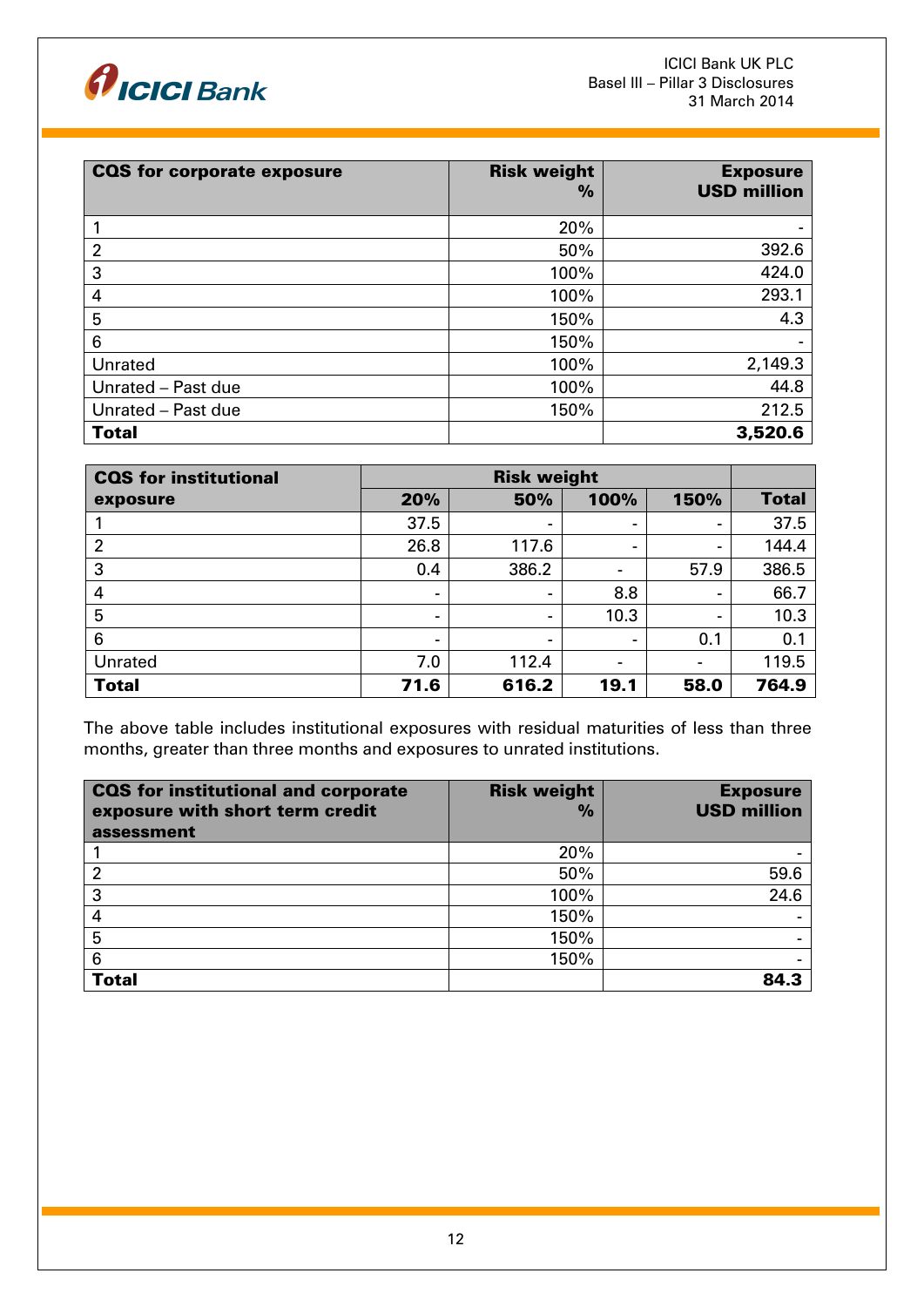

| <b>CQS</b> for securitised investments | <b>Risk weight</b><br>% | <b>Exposure</b><br><b>USD million</b> |
|----------------------------------------|-------------------------|---------------------------------------|
|                                        | 20%                     | 81.6                                  |
| 2                                      | 50%                     | 15.2                                  |
| 3                                      | 100%                    | 87.3                                  |
| 4                                      | 350%                    | 2.1                                   |
| 5                                      | 1250%                   |                                       |
| 6                                      | 1250%                   | 0.7                                   |
| <b>Total</b>                           |                         | 186.8                                 |

| CQS for central government or central<br><b>banks</b> | <b>Risk weight</b><br>$\frac{9}{6}$ | <b>Exposure</b><br><b>USD million</b> |
|-------------------------------------------------------|-------------------------------------|---------------------------------------|
|                                                       | $9\%$                               | 1.135.4                               |
| Total                                                 |                                     | 1,135.4                               |

| <b>CQS for Retail<sup>5</sup> exposures</b> | <b>Risk weight</b> | <b>Exposure</b>    |
|---------------------------------------------|--------------------|--------------------|
|                                             | $\frac{9}{6}$      | <b>USD million</b> |
| Unrated                                     | 50%                | 289.1              |
| Unrated                                     | 100%               |                    |
| <b>Total</b>                                |                    | 289.2              |

Fixed assets and other assets attract a risk weight of 100%. Deferred tax assets are risk weighted at 250%.

## 5.5 Exposures to equities in the non-trading book

The Bank has exposure to equities in the non-trading book as of 31 March, 2014.

| <b>CQS for Equity</b> | <b>Risk weight</b> | <b>Exposure</b>    |
|-----------------------|--------------------|--------------------|
|                       | $\frac{9}{6}$      | <b>USD million</b> |
| Corporate             | 100%               | 5.4                |
| Institution           | 50%                |                    |
| <b>Total</b>          |                    | 5.5                |

## 5.6 Counterparty credit risk

1

Counterparty credit risk (CCR) in the context of this disclosure is the risk that the counterparty to a derivative transaction posted to either the Banking Book or Trading Book could default before the final settlement of the transaction's cash flows.

The Bank measures exposure value on counterparty credit exposures under the CCR mark to market method. This exposure value is derived by adding the gross positive fair value of the contract (replacement cost) to the contracts potential credit exposure, which is derived by applying a multiple based on the contracts residual maturity to the notional value of the contract.

<sup>&</sup>lt;sup>5</sup> The exposures are secured by deposits held as collateral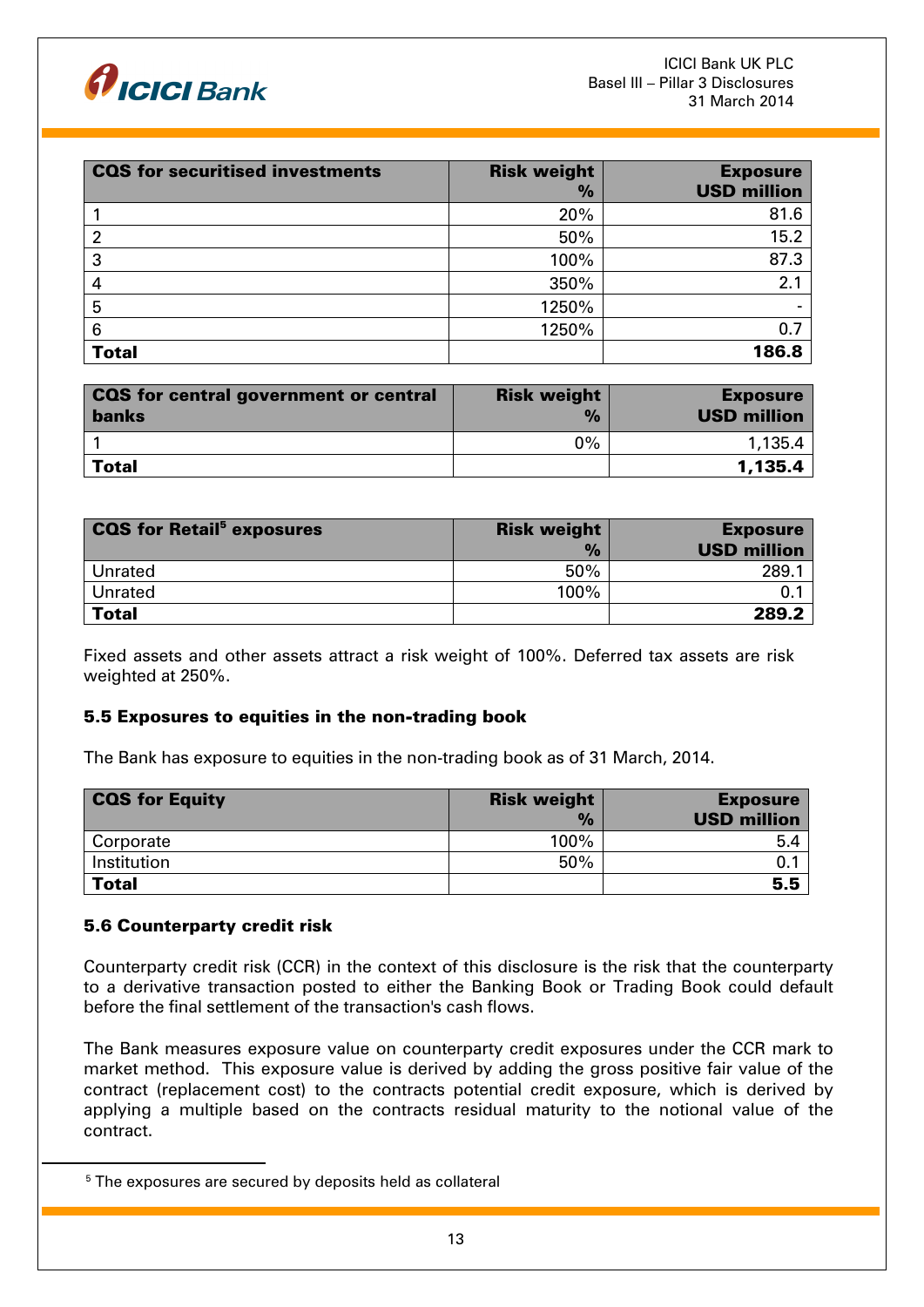

The Bank currently does not take any position with trading intent, but certain transactions may be classified as trading based on the applicable accounting guidelines. The Bank's trading book (as per accounting classification) includes the foreign exchange (FX) & derivative transactions entered on behalf of the clients. These transactions are covered by the Bank on a back to back basis. In addition, trading book also includes the ineffective hedges based on their accounting treatment and certain FX swaps entered into by the Bank to cover its interest and FX risk.

As at 31 March 2014, the notional principal values of the derivative instruments along with the gross positive and gross negative fair value were:

|                         |                                                           |                                                       |                                                      | <b>USD million</b>                                   |
|-------------------------|-----------------------------------------------------------|-------------------------------------------------------|------------------------------------------------------|------------------------------------------------------|
| <b>Instrument</b>       | <b>Non-Trading</b><br><b>Notional</b><br><b>Principal</b> | <b>Trading</b><br><b>Notional</b><br><b>Principal</b> | <b>Gross</b><br><b>Positive</b><br><b>Fair value</b> | <b>Gross</b><br><b>Negative</b><br><b>Fair value</b> |
| Exchange rate contracts | 572                                                       | 2,063                                                 | 55                                                   |                                                      |
| Interest rate contracts | 919                                                       | 1,015                                                 | 32                                                   | 20                                                   |

The following table details the counterparty credit risk exposure calculation:

|                                           | <b>Exposure</b>    |
|-------------------------------------------|--------------------|
|                                           | <b>USD million</b> |
| Gross positive fair value of contracts    | 86.5               |
| Potential credit exposure                 | 86.4               |
| <b>Counterparty credit risk exposures</b> | 172.9              |

The Bank also provides counterparty credit risk on its Securities Financing Transactions (SFT).

## 5.7 Credit Value Adjustment (CVA)

The Bank has computed the Credit Value Adjustment (CVA) and Debit Value Adjustment (DVA) for the derivative portfolio which amounted to USD 75K (post tax USD 58K) and USD 71K (post tax USD 54K) respectively. The CVA and DVA have been computed similar to Basel II collective provisioning using the MTM exposures; rating wise probability of defaults as published by S&P; and 45% loss given default as used in the Basel's foundation IRB approach.

In addition to this, the Bank calculates the Capital requirement for CVA as per the BASEL III norms stated in the Part 3 and Title VI of CRR.

The Pillar 1 capital requirement for CVA as at March 31, 2014 was USD 4.0 million.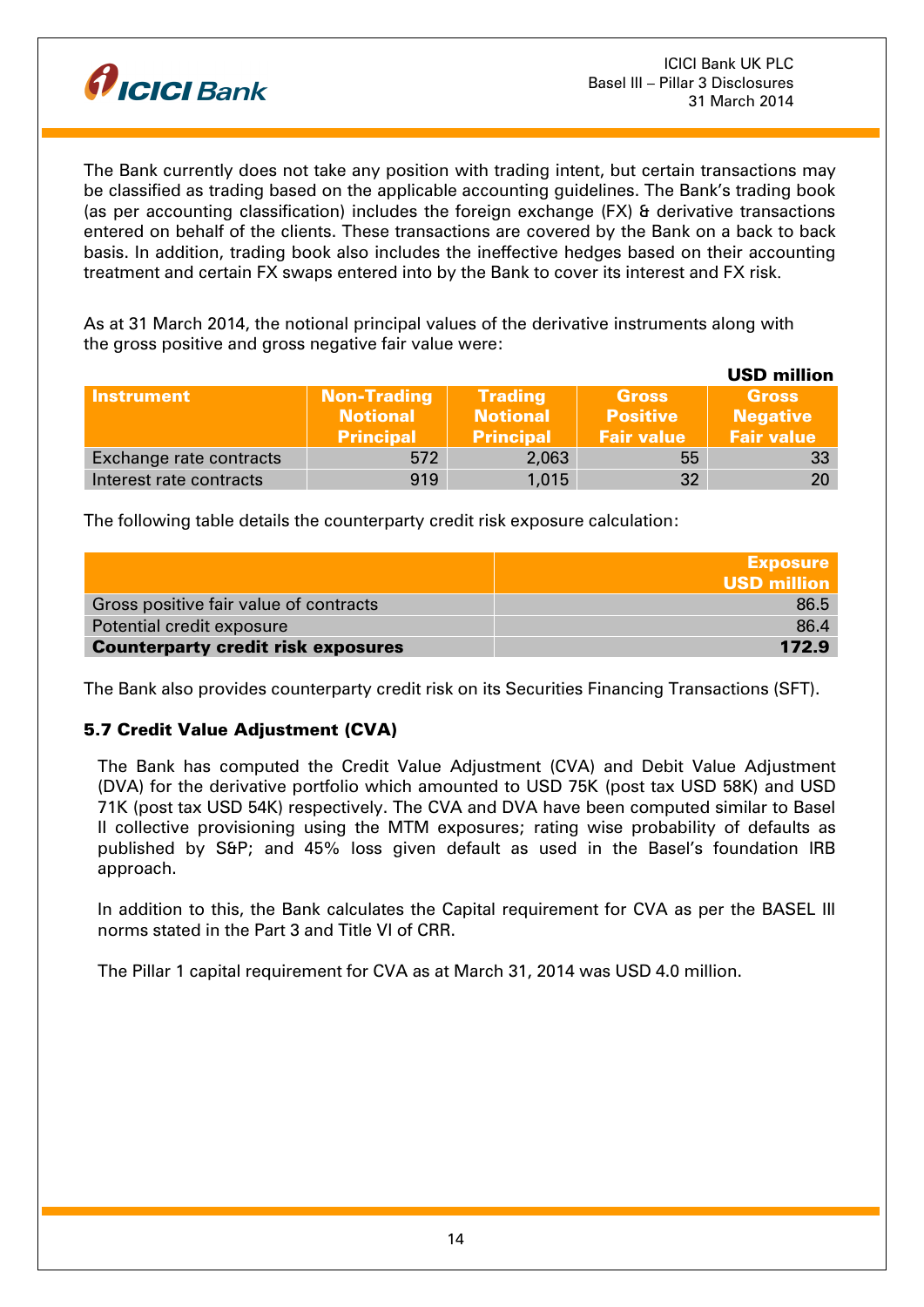

## 5.8 Credit risk and dilution risk

## Loan impairment provisions

The Bank regularly reviews its loan portfolio to assess for impairment. Provisions are established to recognise incurred losses in the loan portfolio carried at amortised cost. In determining whether an impairment has occurred at the balance sheet date, the Bank assesses if there is objective evidence of impairment as a result of one or more events that occurred after the initial recognition of the asset (a 'loss event') and that loss event (or events) has an impact on the estimated future cash flows of the financial asset or group of financial assets that can be reliably estimated. It may not be possible to identify a single, discrete event that caused the impairment rather the combined effect of several events may have caused the impairment.

In accordance with the guidelines of FRS 26, an impairment loss for financial assets measured at amortized cost is the difference between the asset's carrying amount and the present value of the estimated future cash flows discounted at the asset's original effective interest rate. The estimated future cash flows take into account only the credit losses that have been incurred at the time of the impairment loss calculation. In case the expected cash flows are not available, the breakup value of security/collateral for respective facilities under watch is calculated in accordance with the Bank's collateral valuation policy. In line with accounting guidelines, the Bank recognises an impairment loss equal to the best estimate within the range of reasonably possibly outcomes, taking into account all relevant information available about conditions existing at the end of the reporting period.

Collectively assessed impairment allowances cover credit losses inherent in portfolios with similar economic characteristics, when there is objective evidence to suggest that they contain impaired claims, but, the individual impaired items cannot yet be identified. In assessing the need for collective impairment allowances, management considers factors such as historical loss trends, credit quality of the portfolio, portfolio size, concentrations, and economic factors. The aggregate amount of specific and collective provisions is intended to be sufficient to absorb estimated credit losses generated in the loan portfolio. The Bank has followed FRS 26 guidelines for defining its collective impairment policy wherein the provisioning is determined by the extent of the underlying credit risk in the portfolio of the Bank. This is also the direction provided by the Basel Accord. The exposures that are individually assessed for impairment and for which an impairment loss is or continues to be recognised, are not included in the collective assessment of impairment. In line with market practice, the Bank has been using a representative set of Probability of Default (PD)/Loss Given Default (LGD) data to determine the extent of provisioning required to be made by the Bank in respect of its performing loan portfolio on a collective basis. The aggregate provisioning requirement is arrived at by multiplying the outstanding amounts under each portfolio type (internally rated and externally rated exposures) on the relevant date with the corresponding PD and LGD.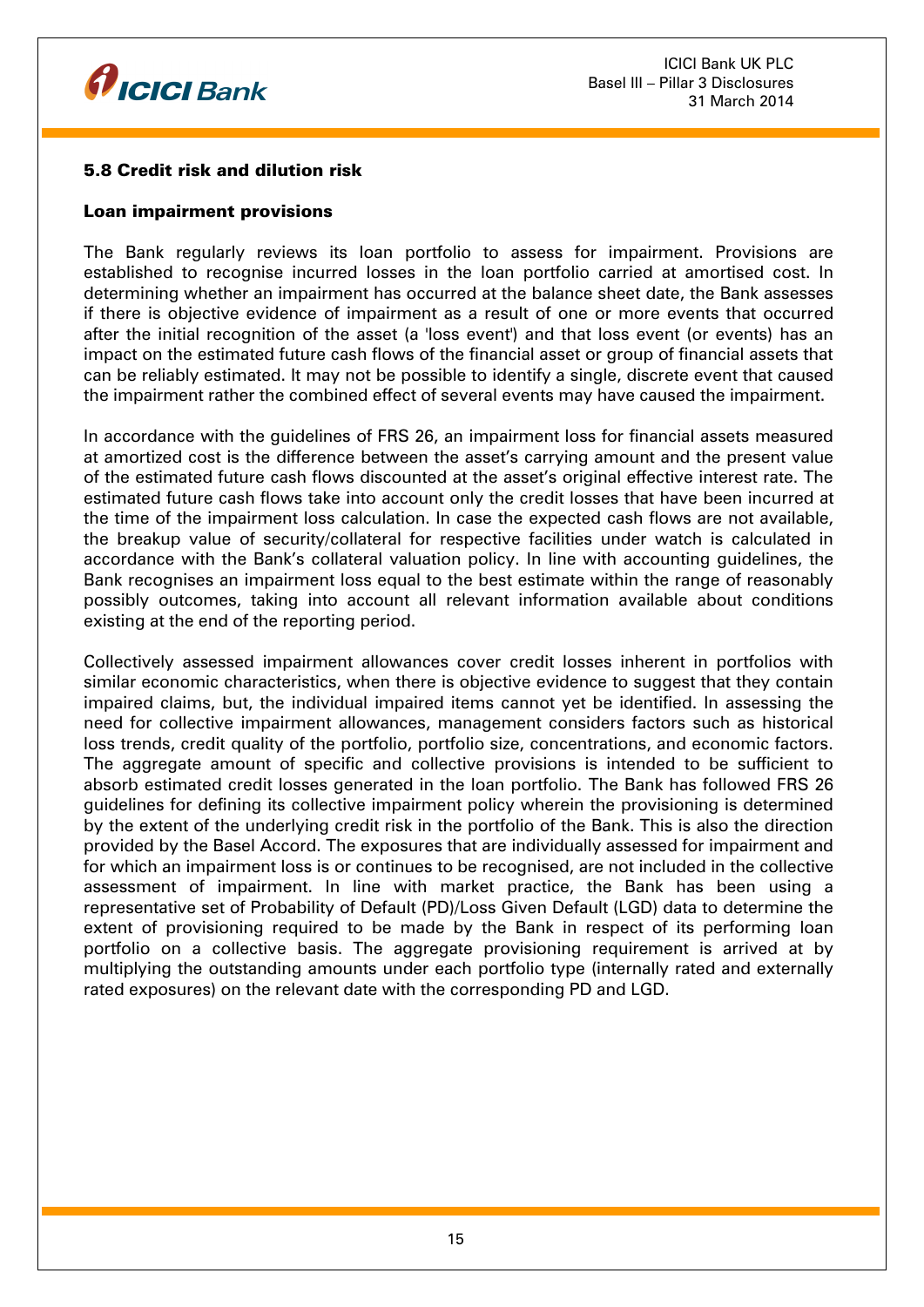



The following table shows movement in loan impairment allowances and geographical distribution:

|                                  |                                            |                                                     | <b>USD million</b> |
|----------------------------------|--------------------------------------------|-----------------------------------------------------|--------------------|
| <b>Particulars</b>               | <b>Specific</b><br>impairment<br>allowance | <b>Collective</b><br><b>impairment</b><br>allowance | <b>Total</b>       |
| <b>Opening Balance</b>           | 30.6                                       | 17.2                                                | 47.8               |
| Write-offs                       | (2.0)                                      | 0.0                                                 | (2.0)              |
| Recovery                         | 0.0                                        | 0.0                                                 | 0.0                |
| <b>Charge to P&amp;L Account</b> | 24.0                                       | (8.7)                                               | 15.3               |
| <b>Closing balance</b>           | 52.7                                       | 8.5                                                 | 61.2               |

USD million

| <b>Exposures to loans and advances in</b> | <b>Specific impairment allowance</b> |
|-------------------------------------------|--------------------------------------|
| Europe and North America                  | 29.1                                 |
| India                                     | 23.6                                 |
| Rest of the world                         | 0.0                                  |
| <b>Closing balance</b>                    | 52 7                                 |

Further information on the past due and impaired assets is provided in the Annual Report for the year ended March 31, 2014.

#### Impairment of available for sale financial assets

The Bank regularly reviews its available for sale securities portfolio to assess for impairment. The Bank considers all available evidence, including observable market data or information about events specifically relating to the securities which may result in a shortfall in recovery of future cash flows. These events may include a significant financial difficulty of the issuer, a breach of contract such as a default, bankruptcy or other financial reorganisation, or the disappearance of an active market for the debt security because of financial difficulties relating to the issuer, information about the issuer's liquidity, business and financial risk exposures, level of and trends in default for similar financial assets, national and local economic conditions. Once impairment has been identified, the amount of impairment is measured based on the difference between the acquisition cost (net of any principal repayment and amortisation) and current fair value, less any impairment loss previously recognised in profit or loss. A significant or prolonged decline in the fair value of an available for sale equity investment below its cost is evidence of impairment considered by the Bank.

The following table shows movement in impairment allowances for impaired AFS securities and geographical distribution:  $UOR$  million

|                                  | <b>USD MINION</b>                    |
|----------------------------------|--------------------------------------|
| <b>AFS securities</b>            | <b>Specific impairment allowance</b> |
| <b>Opening Balance</b>           | 28.9                                 |
| <b>Charge to P&amp;L Account</b> | 5.6                                  |
| <b>Closing balance</b>           | 34.5                                 |
|                                  | <b>USD million</b>                   |
| <b>AFS securities</b>            | <b>Specific impairment allowance</b> |
| India                            | 34.4                                 |
| Rest of the world                | 0.1                                  |
| <b>Closing balance</b>           | 34.5                                 |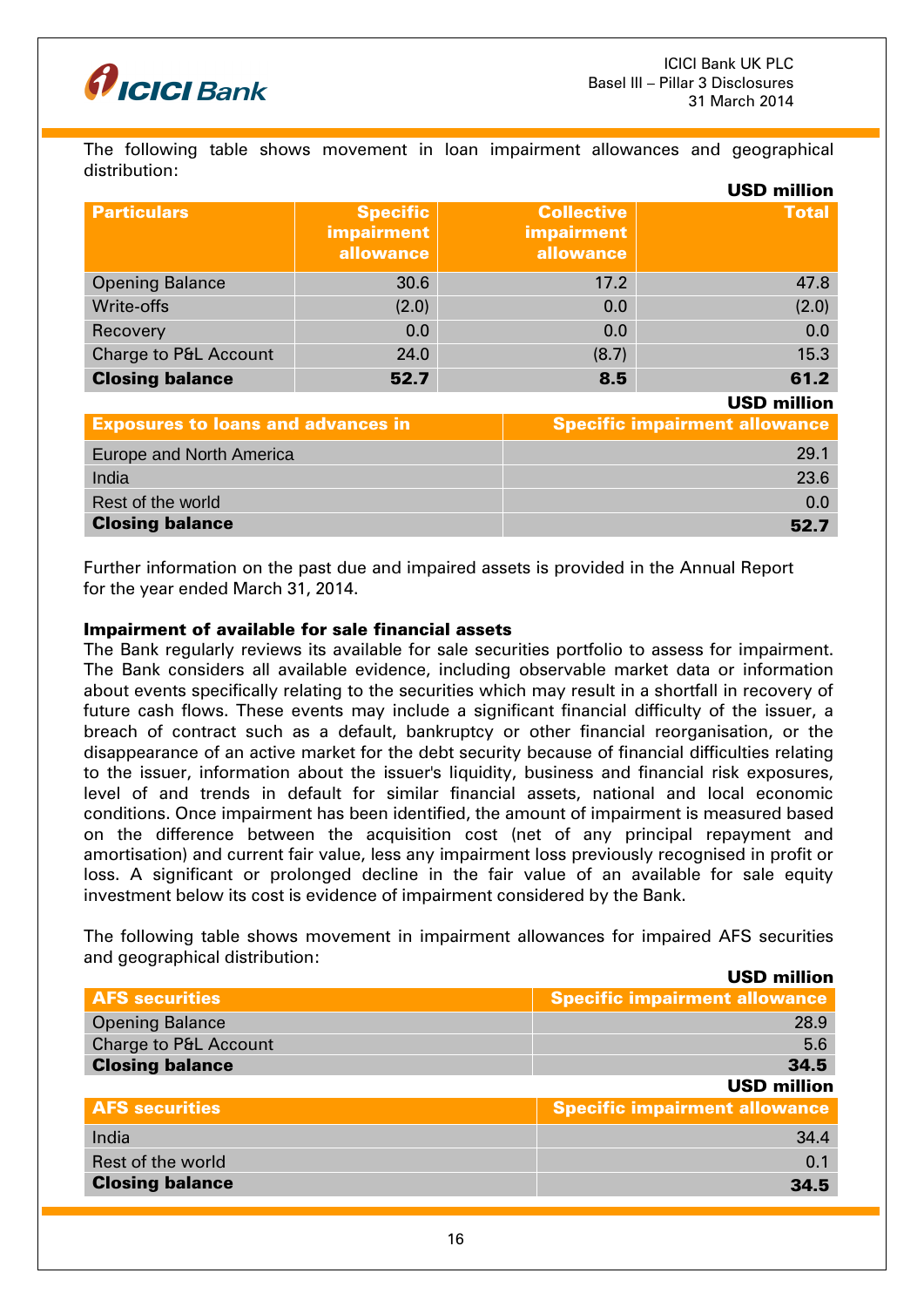

The Bank's impaired AFS securities include equity investment only. Additional information on the Bank's accounting policies, analysis of overdue and impaired exposures and valuation methodologies is provided in the Annual Report for the year ended March 31, 2014.

## 6. Market Risk

Market risk is the possibility of loss arising from changes in the value of a financial instrument as a result of changes in market variables such as interest rates, exchange rates, credit spreads and other asset prices. The Bank's key policies for managing market risk as approved by the Board Risk Committee (BRC) are:

- Treasury policy manual and mandate (TPMM) which also includes the liquidity policy statement (LPS) and trading book policy statement (TBPS)
- Valuation, model validation policy and independent price verification policy

These policies are designed to ensure that transactions in securities, foreign exchange and derivatives are conducted in accordance with sound and acceptable business practices as well as regulatory guidelines and laws governing such transactions. The policies are reviewed periodically to take into account changed business requirements, the economic environment and revised policy guidelines.

The key market risks to which the Bank is exposed relate to:

- Interest rate risk Interest rate risk is defined as the risk of loss which the Bank will incur as a result of an increase or decrease in interest rates. Interest income/expense from interest sensitive assets and liabilities are impacted by changes in interest rates. The overall value of the investment portfolio, the underlying value of the Bank's other assets, its liabilities, and off balance sheet (OBS) instruments are also impacted due to changes in interest rates because the present value of future cash flows changes when interest rates change.
- Forex risk This risk arises due to positions in non-dollar denominated currencies, which in turn arise from assets and liabilities in those currencies. Foreign exchange risk is managed within the Treasury function in accordance with approved position limits. The Net overnight open position (NOOP) of the Bank as at March 31, 2014 was USD 37.1 million. The Bank has provided USD 2.9 million of capital on its net open Foreign exchange exposures.
- Equity Risk Equity price risk arises due to the volatility of price movements on the Bank's investment in equity shares and convertibles. The value of the Bank's equity investments as at March 31, 2014 was USD 5.5 million and the option value of convertibles was USD 0.3 million. The Bank's equity investment in the AFS book is impaired and all impairment provisions are recognised in profit and loss.

The Bank enters into various financial instruments as principal to manage balance sheet interest rate and foreign exchange rate risk. These mainly include interest rate swaps and exchange rate related contracts. The Bank uses derivatives to mitigate interest rate risk. Hedge accounting is applied to derivatives and hedged items when the criteria under FRS 26 have been met. For qualifying hedges, the fair value changes of the derivative are substantially matched by corresponding fair value changes of the hedged item, both of which are recognised in profit and loss. As detailed in section 5.6, the Bank currently does not take any position with trading intent, but certain transactions may be classified as trading based on the applicable accounting guidelines.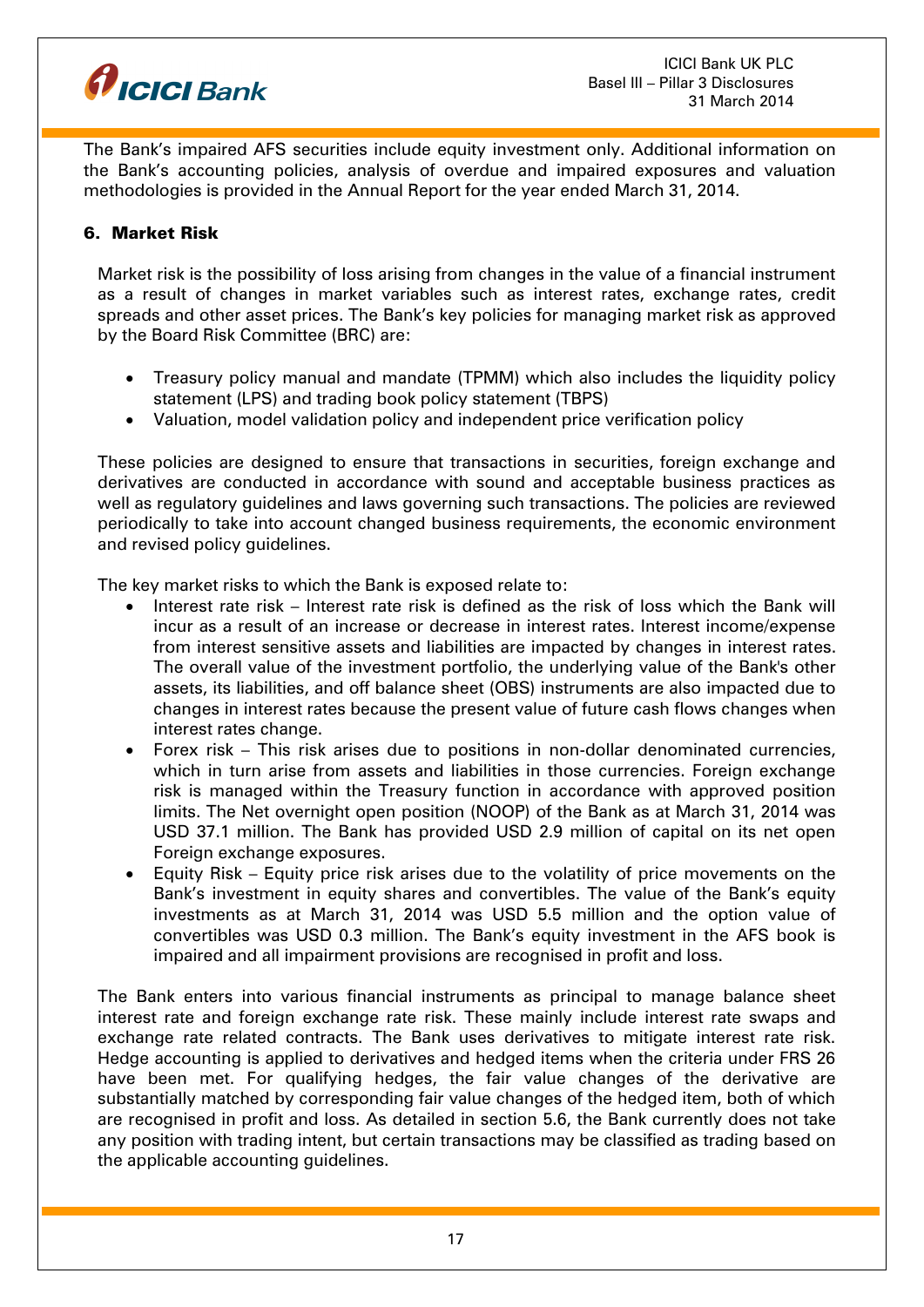

The Bank has devised various risk metrics for different products and investments. These risk metrics are measured and reported to senior management by the Bank's independent Treasury Control & Services Group (TCSG). Some of the risk metrics adopted by the Bank for monitoring its risks are value-at-risk (VaR), duration of equity (DoE), price value of basis point (PV01) and stop loss amongst others. The risk appetite of the Bank includes limits for these risk metrics. VAR is calculated using a parametric approach at a 99% confidence level over a one day holding period. The total VAR for the Bank's trading book portfolio as at March 31, 2014 was USD 0.19 million. The maximum, average and minimum VAR during the year for the trading book portfolio was USD 0.24 million, USD 0.09 million and USD 0.02 million respectively.

In order to manage its interest rate risk in its banking book, the Bank has sets out various measurement process including use of re-pricing gap reports and estimation of the sensitivity of the NII to a range of interest rate change scenarios including a scenario of 200 basis points parallel movement in the yield curve (defined as - Earnings at Risk (EaR). The impact of an increase in interest rates on the Bank's net interest income as at March 31, 2014, assuming a parallel shift in the yield curve, has been set out in the following table:

| <b>Currency</b> | Impact on net interest income              |                                                   |  |
|-----------------|--------------------------------------------|---------------------------------------------------|--|
|                 | Increase in interest rates<br>by $100$ bps | <b>Increase in interest rates</b><br>by $200$ bps |  |
| <b>EUR</b>      | 1.99                                       | 3.99                                              |  |
| <b>USD</b>      | 5.02                                       | 10.04                                             |  |
| <b>GBP</b>      | 2.44                                       | 4.88                                              |  |
| <b>Others</b>   | (0.02)                                     | (0.05)                                            |  |
| <b>Total</b>    | 9.43                                       | 18.86                                             |  |

The Bank also uses Duration of Equity ("DoE") as an all-encompassing measure, which takes into consideration duration and value of both assets and liabilities. DoE is a measure of interest rate sensitivity, which indicates the change in the market value of equity due to 1.0 % change in interest rates. Currently, a limit of  $+/-$  5.0 has been prescribed for DoE. DoE of the Bank as at March 31, 2014 is (0.84).

Further, in case of adverse movement of interest rate there may be some unrealised mark to market (MTM) impact on investment portfolio. The impact of an increase in interest rates on fixed income (fixed and floating rate) investments as at 31 March 2014, (broken down by currency) assuming a parallel shift in yield curve, has been set out in the following table:

|                 |                                            | <b>EQUIVAIEIIL III USD IIIIIIIUII</b>      |
|-----------------|--------------------------------------------|--------------------------------------------|
| <b>Currency</b> | <b>Impact on reserves</b>                  |                                            |
|                 | Increase in interest rates<br>by $100$ bps | Increase in interest rates<br>by $200$ bps |
| <b>EUR</b>      | 0.07                                       | 0.13                                       |
| <b>USD</b>      | 6.50                                       | 13.00                                      |
| <b>GBP</b>      | 0.07                                       | 0.14                                       |
| <b>Others</b>   | 0.00                                       | 0.00                                       |
| <b>Total</b>    | 6.64                                       | 13.27                                      |

# Equivalent in USD million

Equivalent in USD million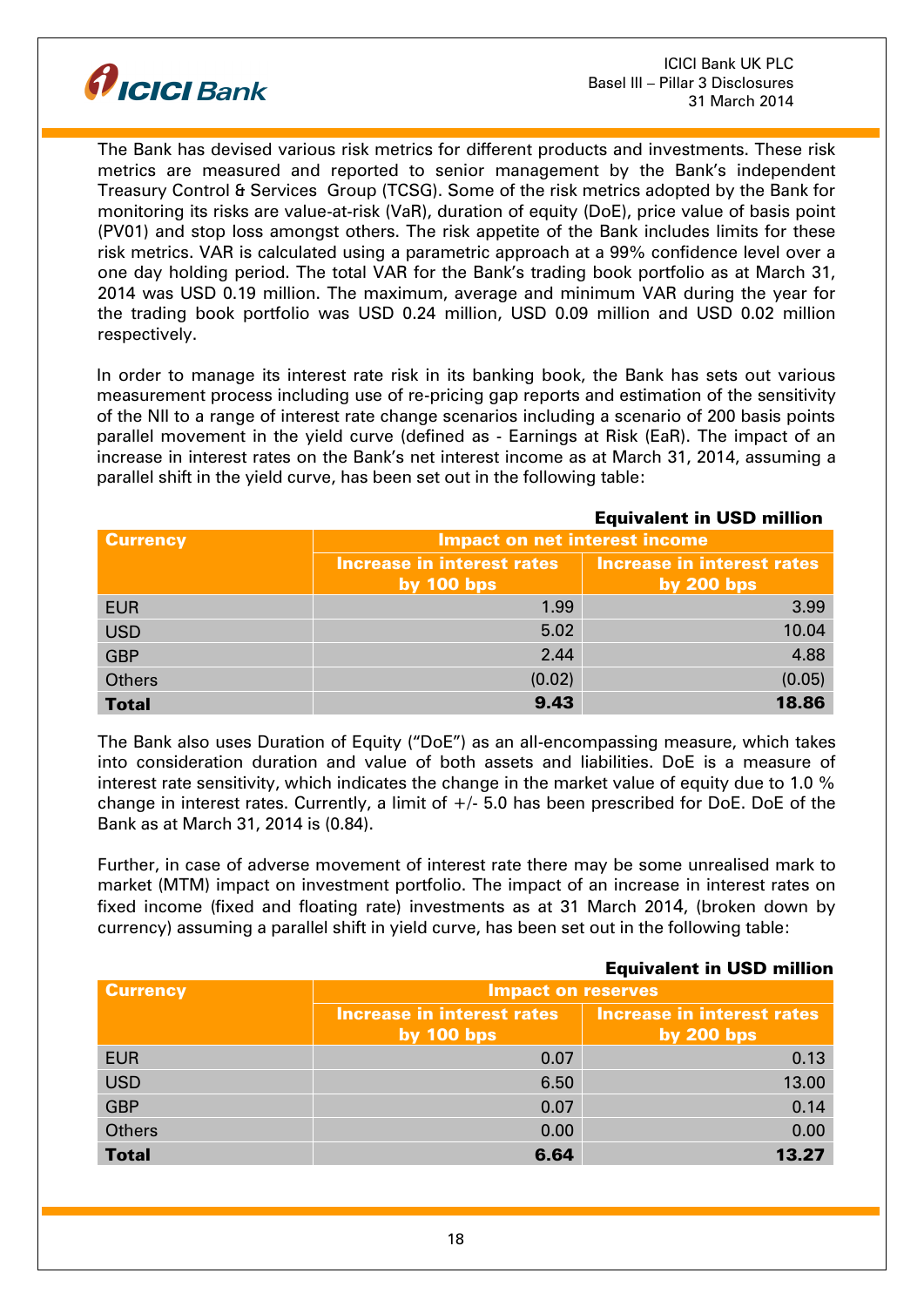

# 7. Operational risk

Operational risk is the risk of loss resulting from inadequate or failed internal processes, people, and systems or from external events. 'Compliance and legal' risk which is defined as the risk that arises from a failure or inability to comply with the laws, regulations or voluntary codes applicable to the financial services industry and 'conduct' risk, which includes risks arising from unfair treatment and delivering inappropriate outcomes to its customers, are also considered within the ambit of operational risk.

The management of operational risk within the Bank is governed by the Operational Risk Management Policy (ORMP) which is reviewed and approved by the Board Risk Committee (BRC) on an annual basis. The Bank has determined and articulated Operational Risk Appetite (ORA) which has been defined as the acceptable maximum level of Operational Risk (OR) that the Bank is willing to accept in pursuit of its business objectives and business plan, taking into account of its stakeholders as well as regulatory requirements. It has been expressed both in quantitative and qualitative terms. The Bank has expressed its ORA as a percentage of a financial parameter of the Bank i.e. operating income and operating expenses based on the average level of losses for the previous years and has also taken into account the existing controls and expected future developments/ initiatives. The Bank has implemented its RCSA approach to identify and ensure effective control of its operational risks.

Detailed guidelines on the Operational Risk Policy is covered in the Annual Report of the Bank for the year ended March 31, 2014

The Bank has adopted the Basic Indicator Approach for the purposes of calculating its operational risk capital charge as per Basel II. The Bank carries out an operational risk scenario analysis and stress testing exercise for assessing the adequacy of the operational risk capital charge. Various operational risk events based on existing and external loss data, risks identified in RCSAs and internal audit reports, have been assessed which are further used to create seven operational risk scenarios. Each of these scenarios is assessed for its probability and financial impact and compared with the operational risk capital charge. The detailed process is mentioned in "quantitative assessment of operational risk drivers" which is reviewed and the results shared with the ORMC and BRC on an annual basis.

The Bank has provided USD 13.8 million of capital towards the operational risk requirements.

## 8. Liquidity Risk

Liquidity risk arises due to insufficient available cash flows including the potential difficulty of resorting to the financial markets in order to meet payment obligations. The Bank differentiates liquidity risk between funding liquidity risk and market liquidity risk. Funding liquidity risk is the risk that the Bank will not be able to efficiently meet cash flow requirements in a timely manner for its payment obligations including liability repayments, even under adverse conditions, and to fund all investment/lending opportunities, even under adverse conditions. Market liquidity refers to a Bank's ability to execute its transactions and to close out its positions at a fair market price. This may become difficult in certain market conditions either because of the underlying product itself or because of the Bank's own creditworthiness.

The Bank's liquidity risk management philosophy is to be able, even under adverse conditions, to meet all liability repayments on time and to fund all investment opportunities by raising sufficient funds either by increasing liabilities or by converting assets into cash expeditiously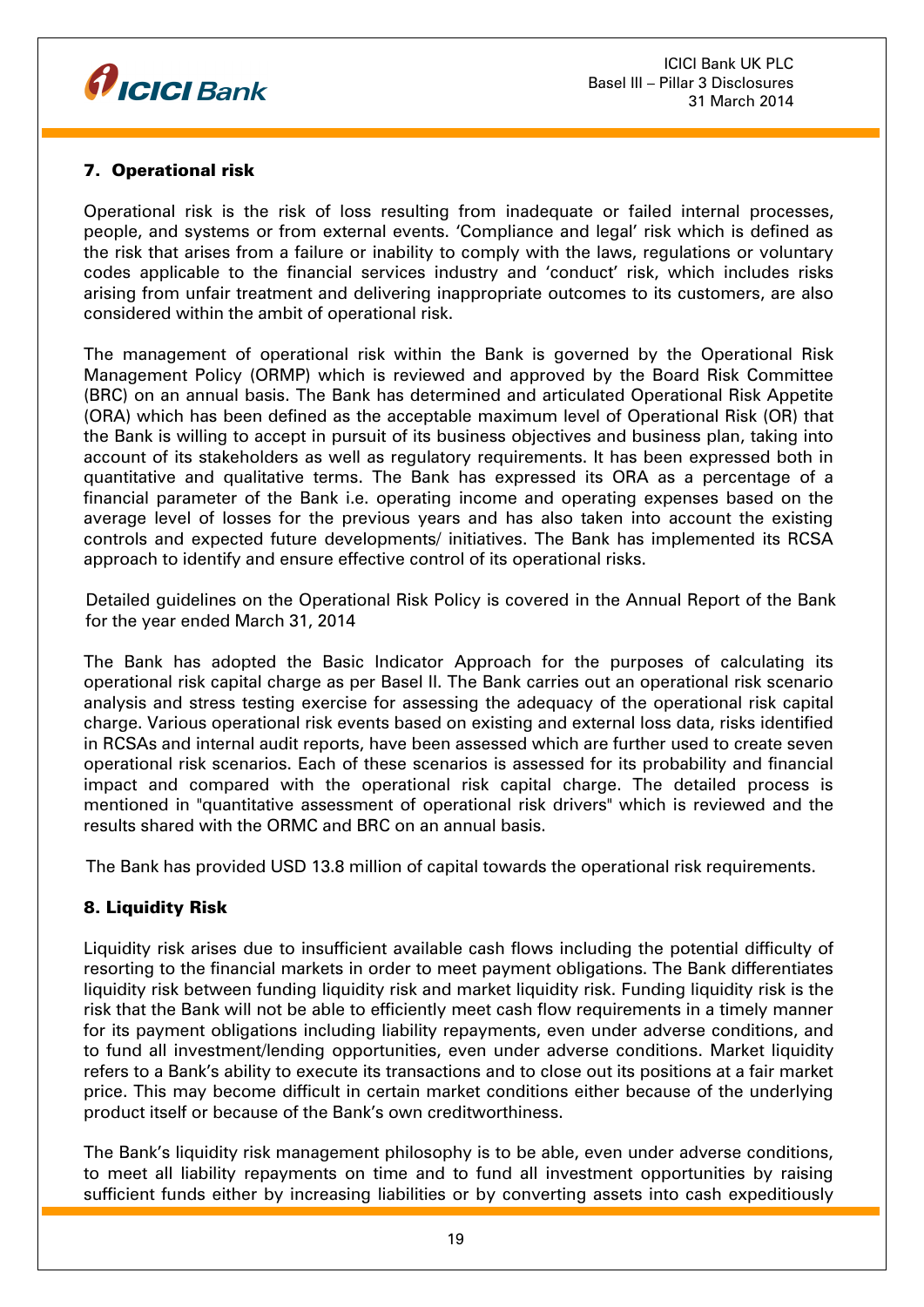

and at reasonable cost. The Bank maintains a diversified funding and the Bank also holds unencumbered, high quality liquid assets to protect against stress conditions. The Bank monitors and manages its overall liquidity risk appetite by ensuring that it maintains adequate liquid assets for projected stressed outflows under various scenarios and also ensures that its liquidity gap position is within the approved limit for the various time buckets. This framework is further augmented by defining risk limits for individual liquidity risk drivers. ALCO and BRC review these parameters on monthly and quarterly bases respectively.

The Bank has implemented the PRA's Individual Liquidity Adequacy Assessment (ILAA) framework. The ILAA summarises the level of liquidity required by the Bank to meet UK regulatory requirements and the liquidity commensurate with the risks identified in the Bank's portfolio and strategic plans. The ILAA sets out the framework used to ensure that the Bank maintains sufficient liquidity at all times, including periods of stress. The Bank also has a liquidity contingency plan (LCP) which details the overall approach and actions the Bank would undertake in order to manage the Bank's liquidity position during stressed conditions.

Further information is provided in the Annual Report for the year ended March 31, 2014.

## 9. Risk Management and Governance framework

The Bank's corporate governance framework is based on an effective independent Board, the separation of the Board's supervisory role from the executive management of the Bank and the constitution of Board committees to oversee critical areas and functions of executive management. The Bank operates a first, second and third line of defence model including independent control groups such as Compliance, Risk, Internal Audit, Finance and Legal to facilitate independent evaluation, monitoring and reporting of various risks. These support groups function independently of the business groups and are represented at the various committees. The Bank has developed a comprehensive risk management framework, covering all relevant risks in order to ensure that the key risks facing the Bank are clearly identified, understood, measured and monitored and that the policies and procedures established to address and control these risks are strictly adhered to.

The Bank has adopted the governance framework in line with the corporate governance practices adopted by other UK financial institutions. The Board is assisted by its subcommittees, the Audit Committee, the Board Governance and Ethics Committee (BGEC), the Board Risk Committee (BRC), and the Board Credit Committee (BCC), and follows ICICI Group's overall risk management framework. The Board has delegated responsibility for the day-to-day management of the Bank to the Managing Director and Chief Executive Officer. In this role, the Managing Director and Chief Executive Officer is supported by the Management Committee, which he chairs. The Management Committee is supported by various other committees, which include the Executive Credit and Risk Committee (ECRC), the Asset Liability Management Committee (ALCO), the Operational Risk Management Committee (ORMC), Conduct Risk Forum and the Product and Process Approval Committee (PAC).

The Bank has a centralised Risk Management Group with a mandate to identify, assess and monitor all its principal risks in accordance with defined policies and procedures. The Risk Management Group is independent of the business units and the Head of Risk reports directly to the Managing Director and Chief Executive Officer, and also lines to the Risk Management Group of the Parent Bank and the Chairman of the Board Risk Committee.

The Bank has developed a risk appetite framework articulated within the broader context of the nature, scope, scale and complexity of the Bank's activities. The anchors on which the